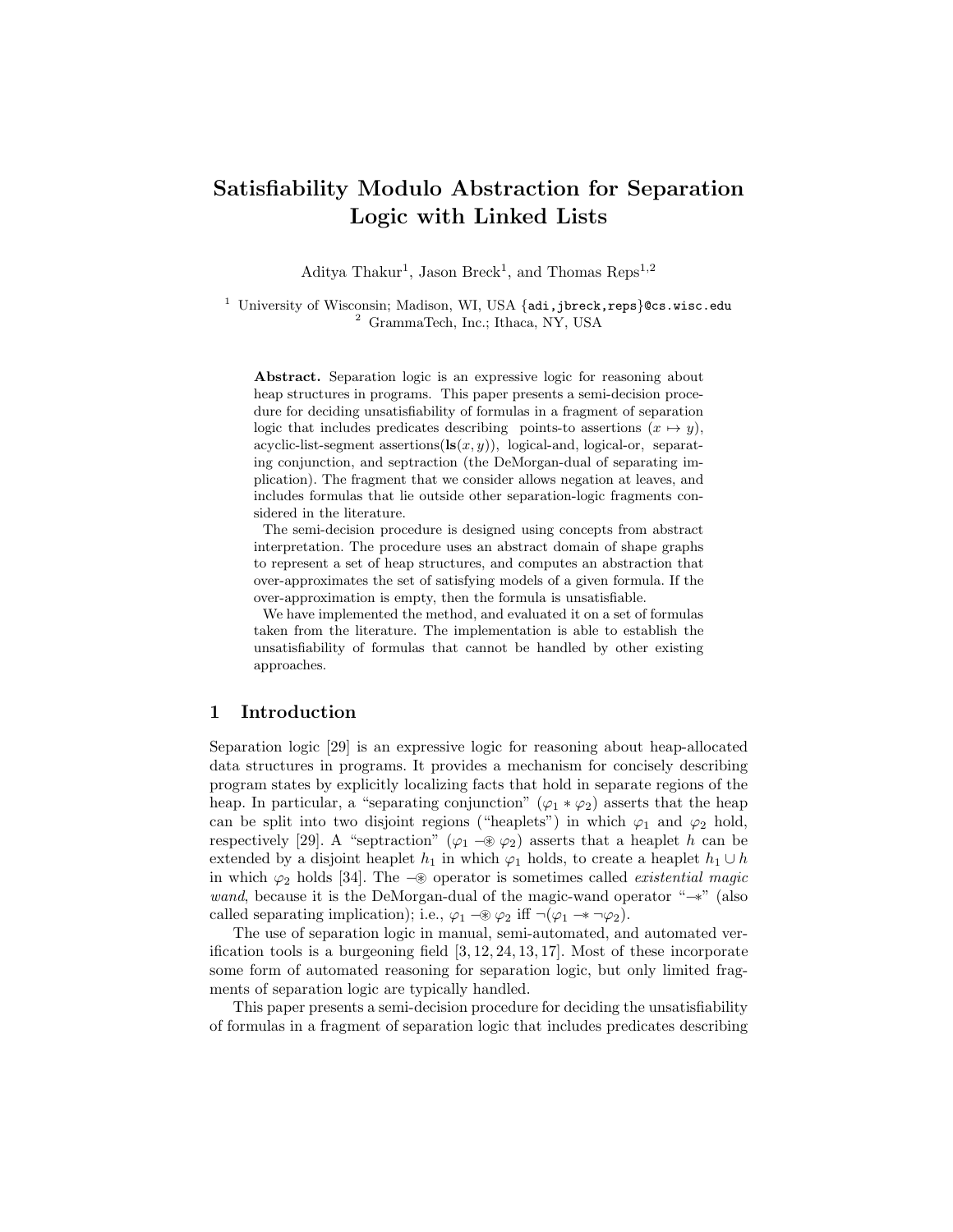points-to assertions  $(x \mapsto y)$ , acyclic-list-segment assertions  $(\mathbf{ls}(x, y))$ , emptyheap assertions (emp), and their negations; separating conjunction; septraction; logical-and; and logical-or. The fragment considered only allows negation at the leaves of a formula  $(\S 2.1)$ , but still contains formulas that lie outside of previously considered fragments [2, 27, 26, 22, 19]. The semi-decision procedure can prove *validity* of implications of the form

$$
\psi \Rightarrow (\varphi_i \land \bigwedge_j \psi_j \twoheadrightarrow \varphi_j), \tag{1}
$$

where  $\varphi_i$  and  $\varphi_j$  are formulas that contain only  $\wedge$ ,  $\vee$ , and positive or negative occurrences of emp, points-to, or ls assertions; and  $\psi$  and  $\psi_j$  are arbitrary formulas in the logic fragment defined in §2.1. Consequently, we believe that ours is the first procedure that can prove the validity of formulas that contain both ls and the magic-wand operator −∗. Furthermore, the semi-decision procedure is able to prove *unsatisfiability* of interesting classes of formulas that are outside of previously considered fragments, including (i) formulas that use *conjunctions of separating-conjunctions with* ls, such as

 $(ls(a1, a2) * ls(a2, a3)) \wedge (\neg emp * \neg emp) \wedge (a1 \rightarrow e1 * true) \wedge e1 = nil,$ 

and (ii) formulas that *contain both* ls *and septraction (*−⊛*)*, such as

 $(a3 \mapsto a4 - \mathcal{B} \mathbf{ls}(a1, a4)) \wedge (a3 = a4 \vee \neg \mathbf{ls}(a1, a3)).$ 

The former are useful for describing overlapped data structures; the latter are useful in dealing with interference effects when using rely/guarantee reasoning to verify programs with fine-grained concurrency [34, 7].

The key insight behind our approach is that the semi-decision procedure is designed using concepts from abstract interpretation [10]. Given a formula  $\varphi$ , the semi-decision procedure sets up an appropriate abstract domain that is tailored for representing information about the meanings of subformulas of  $\varphi$ . In particular, it uses an abstract domain of shape graphs [30] to represent a set of heap structures. The proof calculus that we present computes an abstraction that over-approximates the set of satisfying models of the given formula. If the over-approximation is empty, then the formula is unsatisfiable. If the formula is satisfiable, then the procedure reports a set of abstract models.

This use of abstract domains to prove unsatisfiability places our work squarely in a recent line of research on using abstract values drawn from an abstract domain as a way to represent knowledge in implementations of decision procedures [14, 33, 32, 15, 16] (a technique we call "Satisfiability Modulo Abstraction"). Our work is the first to apply this idea to a fragment of separation logic.

The nature of our semi-decision procedure is thus much different from other decision procedures for fragments of separation logic that we are aware of. Most previous decision procedures are proof-theoretic. In some sense, our method is model-theoretic: it uses explicitly instantiated sets of 3-valued structures to represent overapproximations of the models of subformulas.

Contributions. The contributions of the paper include the following: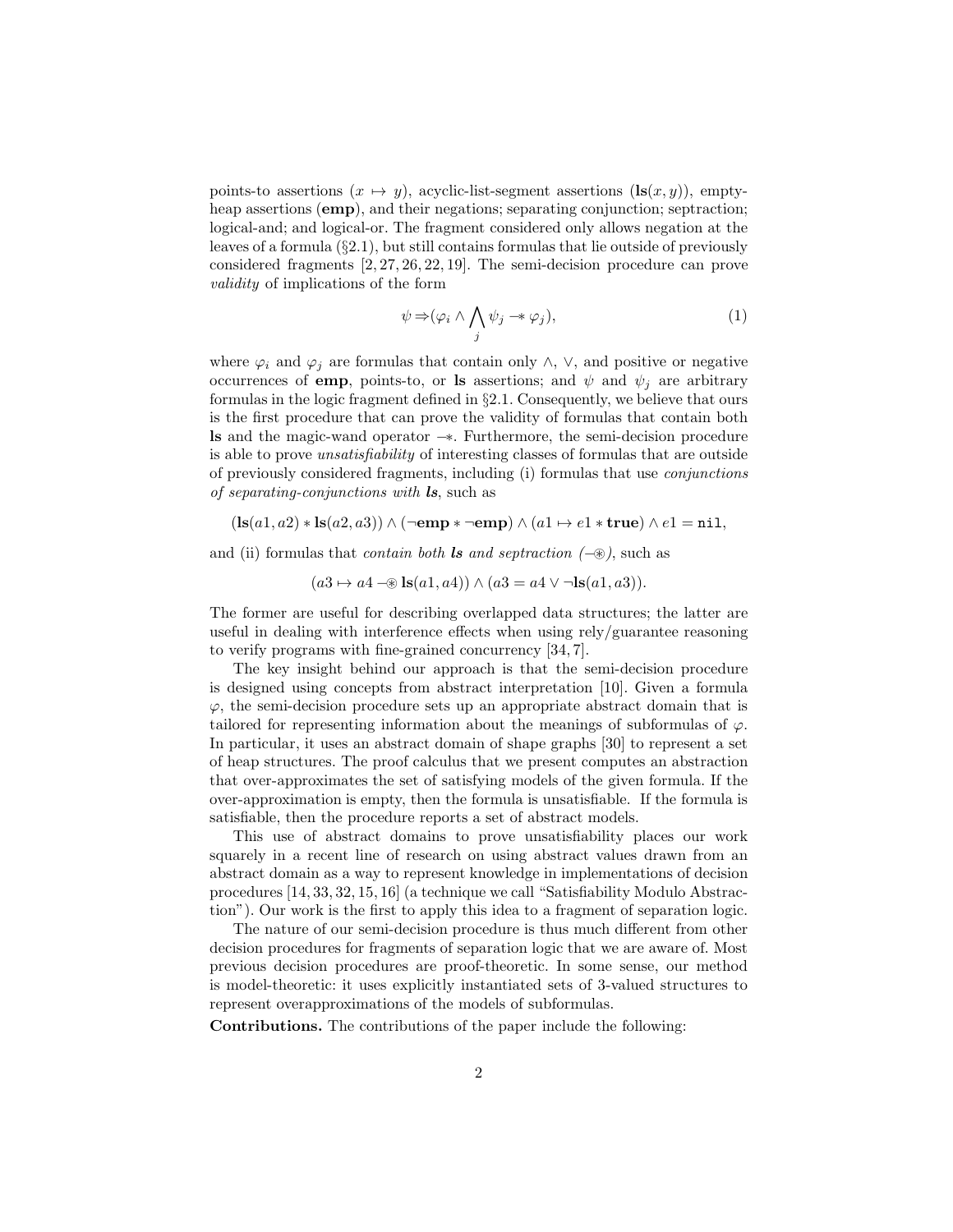- We show how a canonical-abstraction domain can be used to overapproximate the set of heaps that satisfy a separation-logic formula  $(\S 2)$ .
- We present rules for calculating the overapproximation of a separation-logic formula for a fragment of separation logic that consists of separating conjunction, septraction, logical-and, and logical-or (§4).
- The semi-decision procedure is parameterized by a shape abstraction, and can be instantiated to handle (positive or negative) literals for points-to or acyclic-list-segment assertions—and hence can prove the validity of implications of the kind shown in formula  $(1)$   $(\S4)$ .

§3 illustrates the key concepts used in the semi-decision procedure. We evaluated our approach on a set of formulas taken from the literature (§5). To the best of our knowledge, the implementation is able to establish the unsatisfiability of formulas that cannot be handled by other existing approaches.

#### 2 Separation Logic and Canonical Abstraction

In this section, we provide background on separation logic and introduce the separation-logic fragment considered in the paper. We then show how a canonical-abstraction domain can be used to approximate the set of models that satisfy a separation-logic formula.

#### 2.1 Syntax and Semantics of Separation Logic

Formulas in our fragment of separation logic (SL) are defined as follows:

 $\varphi ::= \varphi \land \varphi \mid \varphi \lor \varphi \mid \varphi * \varphi \mid \varphi \neg \circledast \varphi \mid atom \mid \neg atom$  $atom ::=$  **true**  $\vert$  **emp**  $\vert x = y \vert x \mapsto y \vert$  **ls** $(x, y)$ 

The set of literals, denoted by *lits*, is the union of the positive and negative atoms of SL.

The semantics of SL is defined with respect to memory "statelets", which consist of a *store* and a *heaplet*. A store is a function from variables to values; a heaplet is a finite function from locations to locations. Let *Loc* and *Var* be disjoint countably infinite sets, neither of which contain nil.

| $Val \stackrel{\text{def}}{=} Loc \oplus \{nil\}$                                             | Store $\stackrel{\text{def}}{=} \text{Var} \rightarrow \text{Val}$ |
|-----------------------------------------------------------------------------------------------|--------------------------------------------------------------------|
| $H \neq \text{depth} \stackrel{\text{def}}{=} \text{Loc} \rightarrow_{\text{fin}} \text{Val}$ | $Statelet \stackrel{\text{def}}{=} Store \times Heaplet$           |

Loc represents heap-node addresses. The domain of  $h$ , dom( $h$ ), represents the set of addresses of cells in the heaplet. Two heaplets  $h_1$ ,  $h_2$  are *disjoint*, denoted by  $h_1 \# h_2$ , if dom $(h_1) \cap \text{dom}(h_2) = \emptyset$ . Given two disjoint heaplets  $h_1$  and  $h_2$ ,  $h_1 \cdot h_2$  denotes their disjoint union  $h_1 \oplus h_2$ . A *statelet* is denoted by a pair  $(s, h)$ .

Satisfaction of an SL formula  $\varphi$  with respect to statelet  $(s, h)$  is defined in Fig. 1.  $\llbracket \varphi \rrbracket$  denotes the set of statelets that satisfy  $\varphi$ :  $\llbracket \varphi \rrbracket \stackrel{\text{def}}{=} \{ (s, h) \mid (s, h) \models \varphi \}.$ 

#### 2.2 2-Valued Logical Structures

We model full states—not statelets—by 2*-valued logical structures*. A logical structure provides an interpretation of a vocabulary  $\text{Voc} = \{eq, p_1, \ldots, p_n\}$  of predicate symbols (with given arities). Voc<sub>k</sub> denotes the set of  $k$ -ary symbols.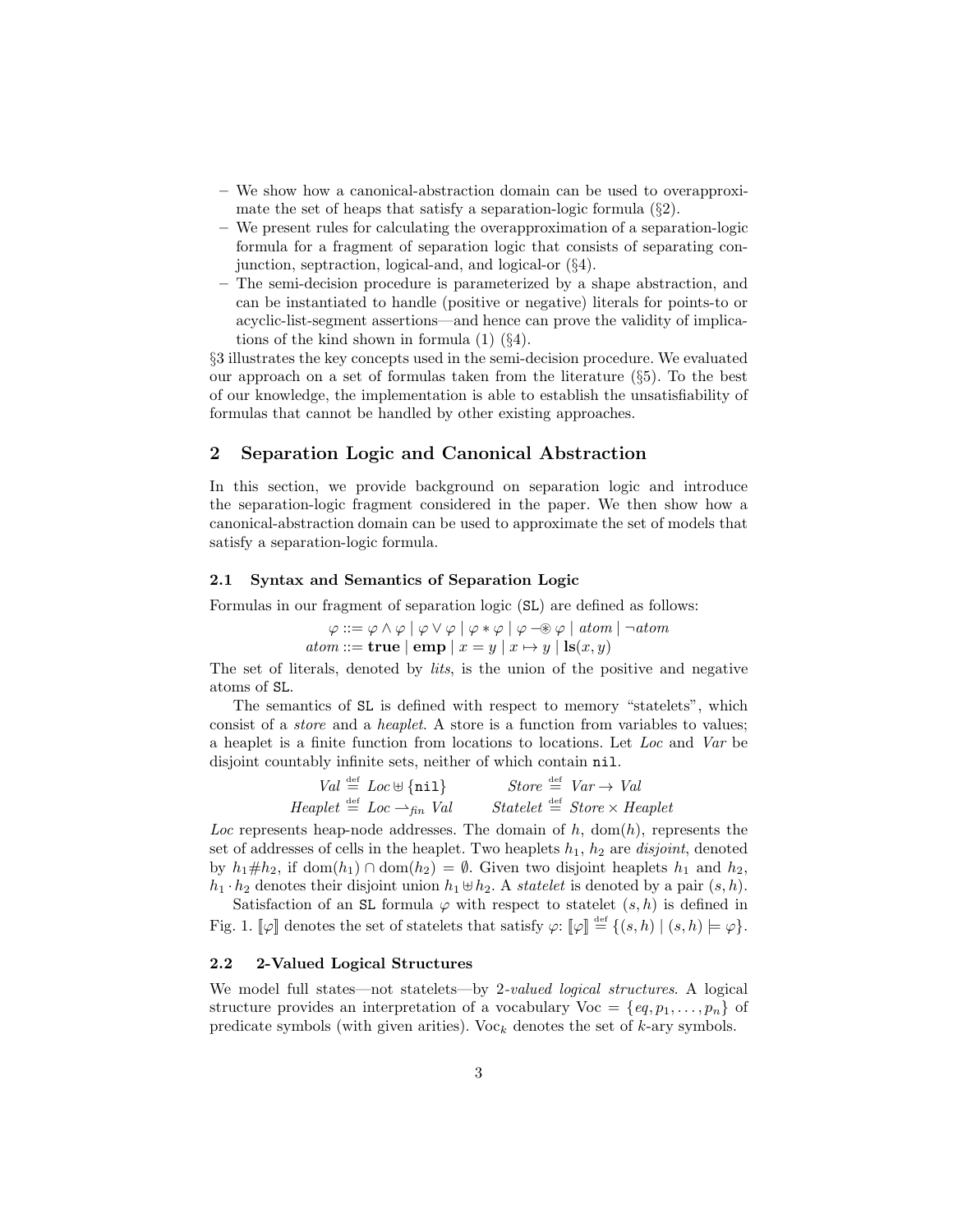| $(s, h) \models \varphi_1 \wedge \varphi_2$          | iff $(s, h) \models \varphi_1$ and $(s, h) \models \varphi_2$                                                                |
|------------------------------------------------------|------------------------------------------------------------------------------------------------------------------------------|
| $(s, h) \models \varphi_1 \vee \varphi_2$            | iff $(s, h) \models \varphi_1$ or $(s, h) \models \varphi_2$                                                                 |
| $(s, h) \models \varphi_1 * \varphi_2$               | iff $\exists h_1, h_2, h_1 \# h_2$ and $h_1 \cdot h_2 = h$ and $(s, h_1) \models \varphi_1$ and $(s, h_2) \models \varphi_2$ |
| $(s,h) \models \varphi_1 \neg \circledast \varphi_2$ | iff $\exists h_1 \ldotp h_1 \# h$ and $(s, h_1) \models \varphi_1$ and $(s, h_1 \ldotp h) \models \varphi_2$                 |
| $(s, h) \models \neg atom$                           | iff $(s, h) \not\models atom$                                                                                                |
| $(s,h) \models$ true                                 | iff true                                                                                                                     |
| $(s,h) \models$ <b>emp</b>                           | iff $dom(h) = \emptyset$                                                                                                     |
| $(s,h) \models x = y$                                | iff $s(x) = s(y)$                                                                                                            |
| $(s, h) \models x \mapsto y$                         | iff $dom(h) = \{s(x)\}\$ and $h(s(x)) = s(y)$                                                                                |
| $(s, h) \models \mathbf{ls}(x, y)$                   | iff if $s(x) = s(y)$ then $dom(h) = \emptyset$ ,                                                                             |
|                                                      | else there is a nonempty acyclic path from $s(x)$ to $s(y)$ in h,                                                            |
|                                                      | and this path contains all heap cells in $h$                                                                                 |

Fig. 1: Satisfaction of an SL formula  $\varphi$  with respect to statelet  $(s, h)$ .

| <b>Predicate Intended Meaning</b>                                                                                                                                                                                         |
|---------------------------------------------------------------------------------------------------------------------------------------------------------------------------------------------------------------------------|
| $\begin{cases}\neq(v_1, v_2) \\ q(v) \\ n(v_1, v_2)\n\end{cases}$ Do $v_1$ and $v_2$ denote the same memory cell?<br>$\begin{cases}\nq(v) \\ n(v_1, v_2)\n\end{cases}$ Does the <i>n</i> -field of $v_1$ point to $v_2$ ? |
| Does pointer variable $q$ point to memory cell $v$ ?                                                                                                                                                                      |
|                                                                                                                                                                                                                           |

Fig. 2: Core predicates used when representing states made up of acyclic linked lists.

**Definition 1.** A 2-valued logical structure S over Voc is a pair  $S = \langle U, \iota \rangle$ , *where* U *is the set of individuals, and <i>ι is the interpretation*. Let  $\mathbb{B} = \{0, 1\}$ *be the domain of truth values. For*  $p \in \text{Voc}_i$ ,  $\iota(p) \colon U^i \to \mathbb{B}$ . We assume that  $eq \in Voc_2$  *is the identity relation: (i) for all*  $u \in U$ *,*  $\iota(eq)(u, u) = 1$ *, and (ii) for all*  $u_1, u_2 \in U$  *such that*  $u_1$  *and*  $u_2$  *are distinct individuals,*  $\iota$ (*eq*)( $u_1, u_2$ ) = 0*.* 

*The set of* 2*-valued logical structures over Voc is denoted by 2-STRUCT*[*Voc*]*.*

A concrete state is modeled by a 2-valued logical structure over a fixed vocabulary  $C$  of *core predicates*. Core predicates are part of the underlying semantics of the linked structures that make up the states of interest. Fig. 2 lists the core predicates that are used when representing states made up of acyclic linked lists.

Without loss of generality, vocabularies exclude constant and function symbols. Constant symbols can be encoded via unary predicates, and  $n$ -ary functions via n + 1-ary predicates. In both cases, we need *integrity rules*—i.e., global constraints that restrict the set of structures considered to the ones that we intend. For instance, we use a subset of the unary predicates, denoted by  $PVar \subseteq \text{Voc}_1$ , to encode pointer variables (i.e.,  $x \in PVar$  encodes program variable x), and binary predicate  $n \in \text{Voc}_2$  to encode list-node linkages. In essence, the following integrity rules restrict each  $x \in \text{PVar}$  to serve as a (possibly undefined) constant, and restrict relation  $n$  to encode a partial function:

for each 
$$
x \in PVar
$$
,  $\forall v_1, v_2 : x(v_1) \land x(v_2) \Rightarrow eq(v_1, v_2)$   
 $\forall v_1, v_2, v_3 : n(v_3, v_1) \land n(v_3, v_2) \Rightarrow eq(v_1, v_2)$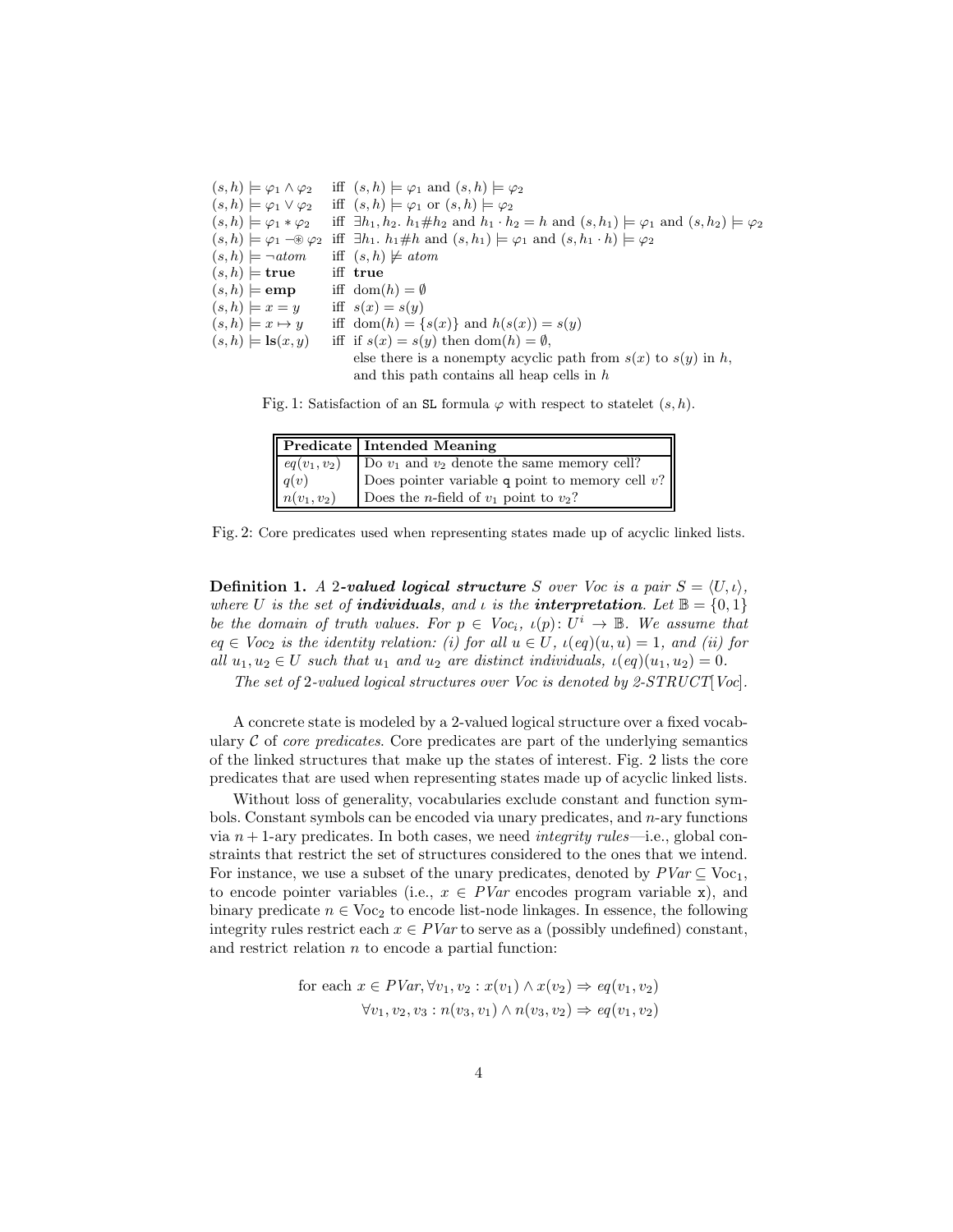#### 2.3 Connecting 2-Valued Logical Structures and SL Statelets

We use unary *domain predicates*, typically denoted by  $d, d', d_1, \ldots, d_k \in \text{Voc}_1$ , to pick out regions of the heap that are of interest in the state that a logical structure models. The connection between 2-valued logical structures and SL statelets is formalized by means of the operation  $S|_{(d,\cdot)}$ , which performs a projection of structure S with respect to a domain predicate d:

$$
S|_{(d,\cdot)} \stackrel{\text{def}}{=} (s,h), \text{ where } s = \left( \bigcup_{u \in \{q,\textbf{nil}\} \mid q \in PVar^S, u \in U^S, \text{ and } p(u) \} \right) (2)
$$

and  $h = \{(u_1, u_2) \mid u_1, u_2 \in U^S, d(u_1), \text{and } n(u_1, u_2)\}.$  (3)

The subscript " $(d, \cdot)$ " serves as a reminder that in Eqn. (3), only  $u_1$  needs to be in the region defined by d. We lift the projection operation to apply to a set SS of 2-valued logical structures as follows:  $SS|_{(d,\cdot)} \stackrel{\text{def}}{=} \{S|_{(d,\cdot)} | S \in SS\}.$ 

#### 2.4 Representing Sets of SL Statelets using Canonical Abstraction

In the framework of Sagiv et al. [30] for logic-based abstract-interpretation, 3 *valued logical structures* provide a way to overapproximate possibly infinite sets of 2-valued structures in a finite way that can be represented in a computer. The application of Eqns. (2) and (3) to 3-valued structures means that the abstract-interpretation machinery developed by Sagiv et al. provides a finite way to overapproximate a possibly infinite set of SL statelets.

In 3-valued logic, a third truth value, denoted by 1/2, represents uncertainty. The set  $\mathbb{T} \stackrel{\text{def}}{=} \mathbb{B} \cup \{1/2\}$  of 3-valued truth values is partially ordered " $l \subset 1/2$  for  $l \in \mathbb{B}^n$ . The values 0 and 1 are *definite* values;  $1/2$  is an *indefinite* value.

**Definition 2.** *A* 3-valued logical structure  $S = \langle U, \iota \rangle$  is almost identical to *a* 2*-valued structure, except that*  $\iota$  *maps each*  $p \in \text{Voc}_i$  *to a* 3*-valued function*  $u(p): U^i \to \mathbb{T}$ . In addition, (i) for all  $u \in U$ ,  $u(eq)(u, u) \supseteq 1$ , and (ii) for all  $u_1, u_2 \in U$  *such that*  $u_1$  *and*  $u_2$  *are distinct individuals,*  $\iota$ (*eq*)( $u_1, u_2$ ) = 0*.* (*An individual u for which*  $\iota$ (*eq*)(*u, u*) = 1/2 *is called a summary individual.*)

*The set of* 3*-valued logical structures over Voc is denoted by 3-STRUCT*[*Voc*]*. Note that 2-STRUCT*[ $Voc$ ]  $\subseteq$  3-STRUCT[ $Voc$ ].

As we will see below, a summary individual may represent more than one individual from certain 2-valued structures.

A 3-valued structure can be depicted as a directed graph with individuals as graph nodes (see Fig. 3). A summary individual is depicted with a doubleruled border. A unary predicate  $p \in \text{PVar}$  is represented in the graph by having an arrow from the predicate name  $p$  to all nodes of individuals  $u$  for which  $u(p)(u) \supseteq 1$ . An arrow between two nodes indicates that a binary predicate holds for the corresponding pair of individuals. A predicate value of  $1/2$  is indicated by a dotted arrow, a value of 1 by a solid arrow, and a value of 0 by the absence of an arrow. A unary predicate  $p \in (Voc_1 - PVar)$  is listed, with its value, inside the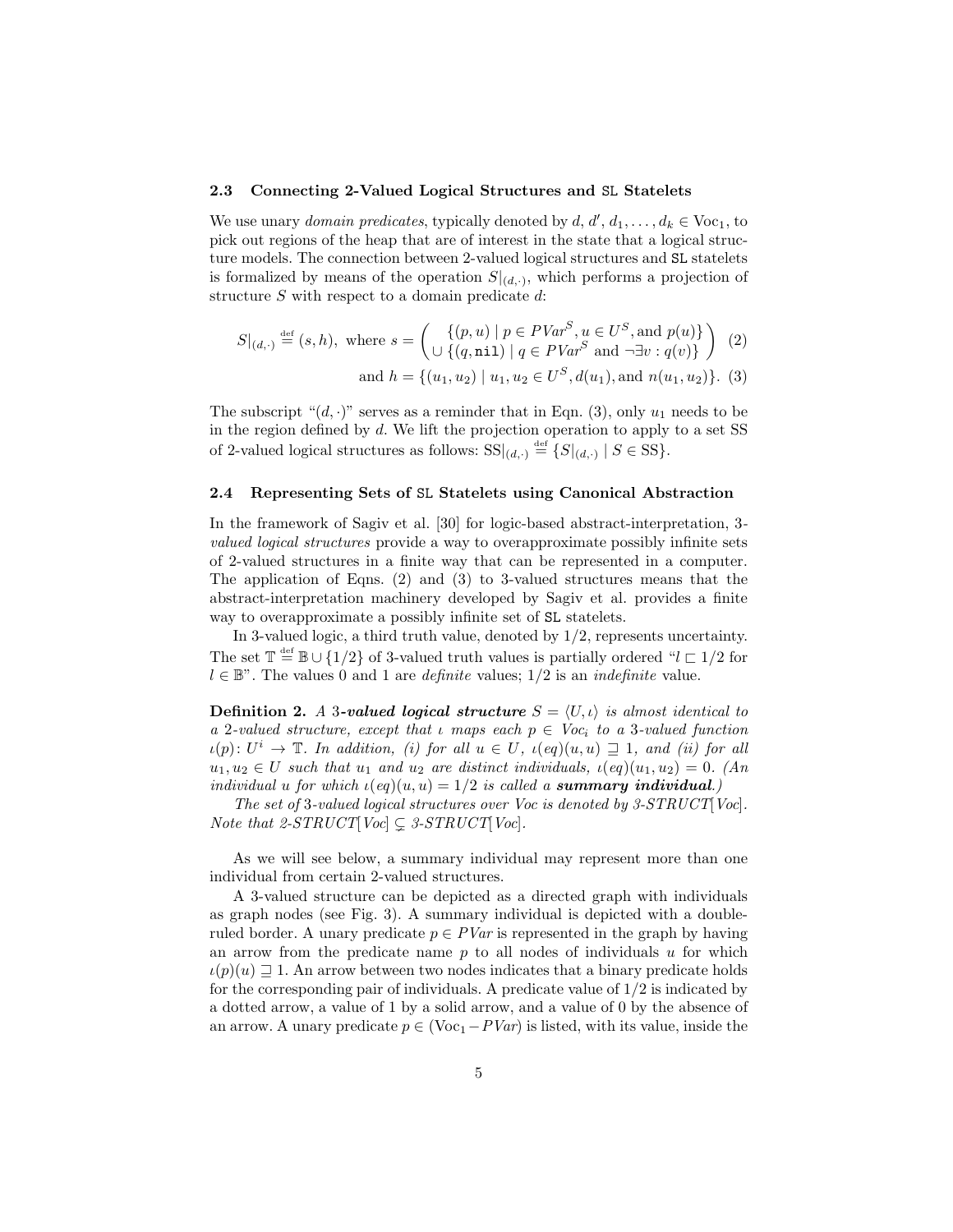node of each individual u for which  $\iota(p)(u) \supseteq 1$ . A nullary predicate is displayed in a rectangular box.

To define a suitable abstraction of 2-valued logical structures, we start with the notion of structure embedding [30]:

**Definition 3.** Given  $S = \langle U, \iota \rangle$  and  $S' = \langle U', \iota' \rangle$ , two 3-valued structures over *the same vocabulary Voc, and*  $f: U \to U'$ , a surjective function, f **embeds** S *in* S', denoted by  $S \sqsubseteq^f S'$ , if for all  $p \in V$ oc and  $u_1, \ldots, u_k \in U$ ,

$$
\iota(p)(u_1,\ldots,u_k)\sqsubseteq \iota'(p)(f(u_1),\ldots,f(u_k))
$$

*If, in addition,*

$$
\iota'(p)(u'_1, \dots, u'_k) = \bigsqcup_{u_1, \dots, u_k \in U, s.t. f(u_i) = u'_i, 1 \leq i \leq k} \iota(p)(u_1, \dots, u_k)
$$

*then* S ′ *is the* tight embedding of S with respect to f*, denoted by*  $S' = f(S)$ . (Note that we overload f to also mean the mapping on structures  $f: 3\text{-}STRUCT[Vec] \rightarrow 3\text{-}STRUCT[Vec]$  *induced by*  $f: U \rightarrow U'.$ 

Intuitively,  $f(S)$  is obtained by merging individuals of S and by defining the valuation of predicates accordingly (in the most precise way). The relation  $\sqsubseteq^{\text{id}}$ , which will be denoted by  $\sqsubseteq$ , is the natural information order between structures that share the same universe. One has  $S \sqsubseteq^f S' \Leftrightarrow f(S) \sqsubseteq^{\text{id}} S'$ .

However, embedding alone is not enough. The challenge for representing and manipulating sets of 2-valued structures is that the universe of a structure is of *a priori* unbounded size. Consequently, we need a method that, for a 2-valued structure  $\langle U, \iota \rangle \in 2\text{-STRUCT}[\text{Vec}],$  abstracts U to an abstract universe  $U^{\sharp}$  of bounded size. Intuitively, the solution involves (i) identifying an *a priori* bounded number of abstract individuals  $U^{\sharp}$ , (ii) defining a surjective function  $f: U \to U^{\sharp}$ , and (ii) performing a tight embedding of S with respect to f. Given  $U^{\sharp}$  and f, we can define the following Galois connection:

$$
\begin{array}{c} \wp(2\text{-}\mathrm{STRUCT}[\mathrm{Voc}]) \xrightarrow[\alpha_f]{\gamma_f} 3\text{-}\mathrm{STRUCT}[\mathrm{Voc}] \\ \alpha_f(X) = \bigsqcup_{S \in X} f(S) \end{array} \gamma_f(S^{\sharp}) = \{S \mid S \sqsubseteq^f S^{\sharp}\}
$$

In this abstraction, sets of valuations for predicate symbols  $\iota$  : Voc  $\rightarrow$  $\left(\bigcup_k U^k \to \mathbb{B}\right)$  are abstracted with a single abstract valuation  $\iota$  : Voc  $\to$  $\left(\bigcup_{k} (U^{\sharp})^{k} \to \mathbb{T}\right).$ 

The idea behind *canonical abstraction* [30, §4.3] is to choose a subset  $A \subseteq$ Voc<sub>1</sub> of *abstraction predicates*, and to define an equivalence relation  $\simeq_{\mathbb{A}^S}$  on U that is parameterized by the logical structure  $S = \langle U, \iota \rangle \in 2\text{-STRUCT}[\text{Vec}]$  to be abstracted:

$$
u_1 \simeq_{\mathbb{A}^S} u_2 \Leftrightarrow \forall p \in \mathbb{A} : \iota(p)(u_1) = \iota(p)(u_2).
$$

This equivalence relation defines the surjective function  $f_{\mathbb{A}}^{S}: U \to (U/\simeq_{\mathbb{A}^{S}})$ , which maps an individual to its equivalence class. We thus have the Galois connection

$$
\wp(2\text{-STRUCT}[\text{Voc}]) \xrightarrow[\alpha \to \infty]{\gamma} \wp(3\text{-STRUCT}[\text{Voc}])
$$
  

$$
\alpha(X) = \{f_{\mathbb{A}}^S(S) \mid S \in X\} \xrightarrow[\gamma(Y) = \{S \mid S^{\sharp} \in Y \land S \sqsubseteq^f S^{\sharp}\},
$$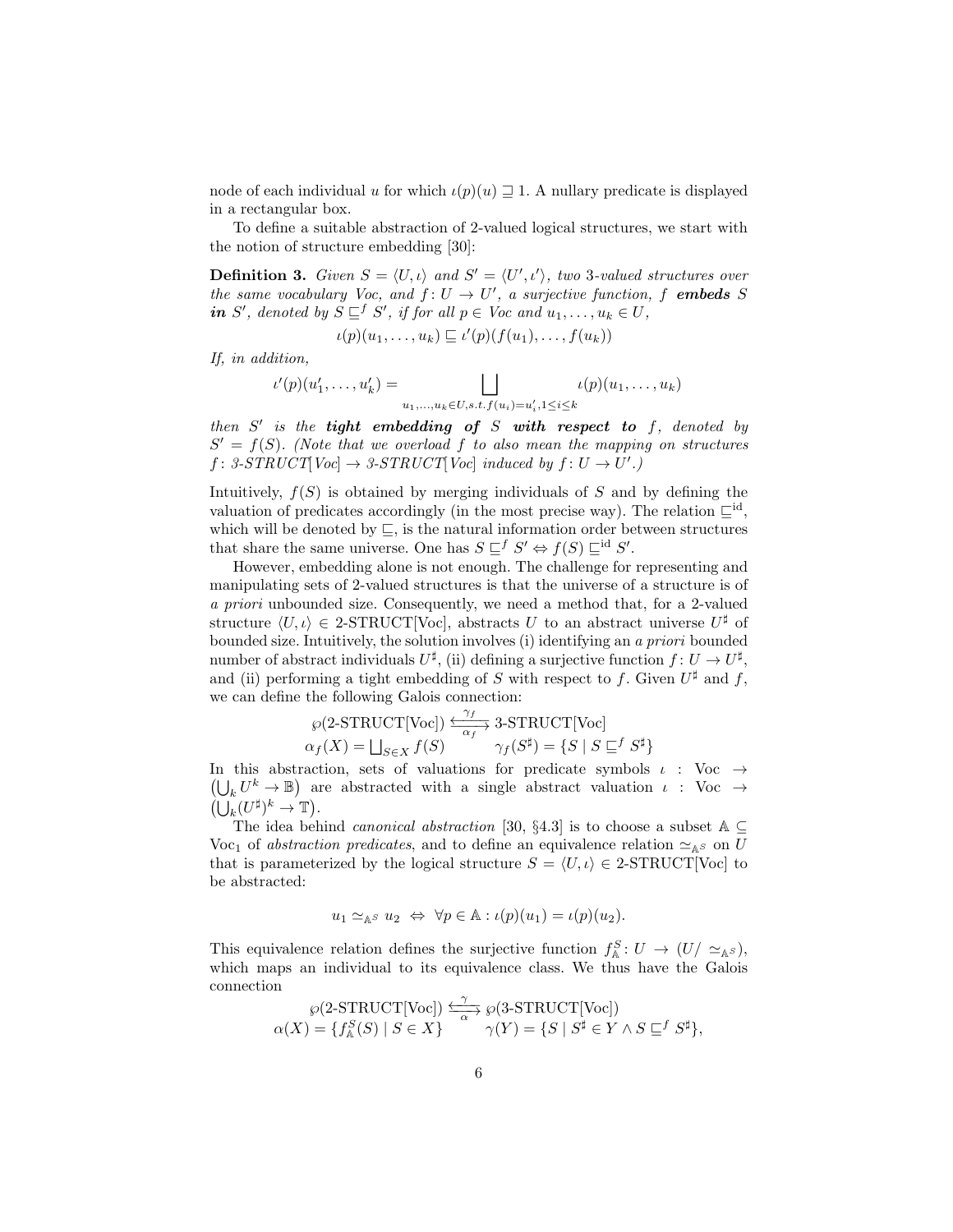where  $f_{\mathbb{A}}^S$  in the definition of  $\alpha$  denotes the tight-embedding function for logical structures induced by the node-embedding function  $f_{\mathbb{A}}^{S}: U \to (U/\simeq_{\mathbb{A}^{S}})$ . The abstraction function  $\alpha$  is referred to as *canonical abstraction*. Note that there is an upper bound on the size of each structure  $\langle U^{\sharp}, \iota^{\sharp} \rangle \in 3\text{-}STRUCT[{\rm Voc}]$  that is in the image of  $\alpha: |U^{\sharp}| \leq 2^{|A|}$  and thus the power-set of the image of  $\alpha$  is a finite sublattice of  $\wp(3\text{-}STRUCT[{\rm Voc}]).$ 

For technical reasons, it turns out to be convenient to work with 3-valued structures other than the ones in the image of  $\alpha$ ; however, we still want to restrict ourselves to a finite sublattice of  $\wp(3\text{-}STRUCT[{\rm Voc}])$ . With this motivation, we make the following definition:

**Definition 4.** *A* 3*-valued structure*  $\langle U^{\sharp}, \iota^{\sharp} \rangle \in 3$ -*STRUCT*[*Voc*] *is* **bounded** (with respect to abstraction predicates  $\mathbb{A}$ ) if for every  $u_1, u_2 \in U^{\sharp}$ , where  $u_1 \neq u_2$ , *there exists an abstraction predicate symbol*  $p \in \mathbb{A} \subseteq \text{Voc}_1$  *such that*  $\iota^{\sharp}(p)(u_1) = 0$ *and*  $\iota^{\sharp}(p)(u_2) = 1$ , or  $\iota^{\sharp}(p)(u_1) = 1$  *and*  $\iota^{\sharp}(p)(u_2) = 0$ . B-STRUCT[Voc, A] de*notes the set of such structures.*

Defn. 4 also imposes an upper bound on the size of a structure  $\langle U^{\sharp}, \iota^{\sharp} \rangle \in$  $B\text{-}STRUCT[Vec, A]$  again,  $|U^{\sharp}| \leq 2^{|A|}$  and thus  $\wp(B\text{-}STRUCT[Vec, A])$ is a finite sublattice of  $\wp(3\text{-}STRUCT[Vec])$ . It defines the abstract domain that we use, the *abstract domain whose elements are subsets of B-STRUCT*[*Voc*, A], which will be denoted by A[Voc, A]. (For brevity, we call such a domain a "*canonical-abstraction domain*", and denote it by A when Voc and A are understood.) The Galois connection we work with is thus

 $\wp(2\text{-}STRUCT[{\rm Voc}]) \xrightarrow[\alpha]{'}$  $\frac{\gamma}{\gamma}$  (B-STRUCT[Voc, A]) =  $\mathcal{A}$ [Voc, A]  $\alpha(X) = \{f_\mathbb{A}^S(S) \mid S \in X\}$   $\alpha(Y) = \{S \mid S^\sharp \in Y \wedge S \sqsubseteq^f S^\sharp\}.$ 

#### 3 Overview

In this section, we illustrate the concepts that we use in the semi-decision procedure using a formula that is unsatisfiable over acyclic linked lists:  $x \mapsto y * y \mapsto x$ . App. A illustrates the procedure using a formula that is satisfiable over acyclic linked lists:  $x \mapsto y \in \mathbb{R}(x, z)$ .

Consider  $\varphi \stackrel{\text{def}}{=} x \mapsto y * y \mapsto x$ . We want to compute  $A \in \mathcal{A}$  such that  $\gamma(A)|_{(d,\cdot)} \supseteq [\![\varphi]\!]$ . The key to handling the  $*$  operator is to introduce two new domain predicates  $d_1$  and  $d_2$ , which are used to demarcate the heaplets that must satisfy  $\varphi_1 \stackrel{\text{def}}{=} x \mapsto y$  and  $\varphi_2 \stackrel{\text{def}}{=} y \mapsto x$ , respectively. We have designed A so that there exist  $A_1, A_2 \in \mathcal{A}$  such that  $\gamma(A_1)|_{(d_1,\cdot)} = [x \mapsto y]$  and  $\gamma(A_2)|_{(d_2,\cdot)} =$  $[y \mapsto x]$ , respectively. Tab. 1 describes the abstraction predicates we use.  $A_1$  and  $A_2$  each consist of a single 3-valued structure, shown in Fig. 3(b) and Fig. 3(c), respectively. Furthermore, to satisfy  $\varphi_1 * \varphi_2$ ,  $d_1$  and  $d_2$  are required to be disjoint regions whose union is  $d$ .  $A$  also contains an abstract value, which we will call  $D$ , that represents this disjointness constraint exactly. D consists of four 3-valued structures. Fig.  $3(a)$  shows the "most general" of them: it represents two disjoint regions,  $d_1$  and  $d_2$ , that partition the d region (where each of  $d_1$  and  $d_2$  contain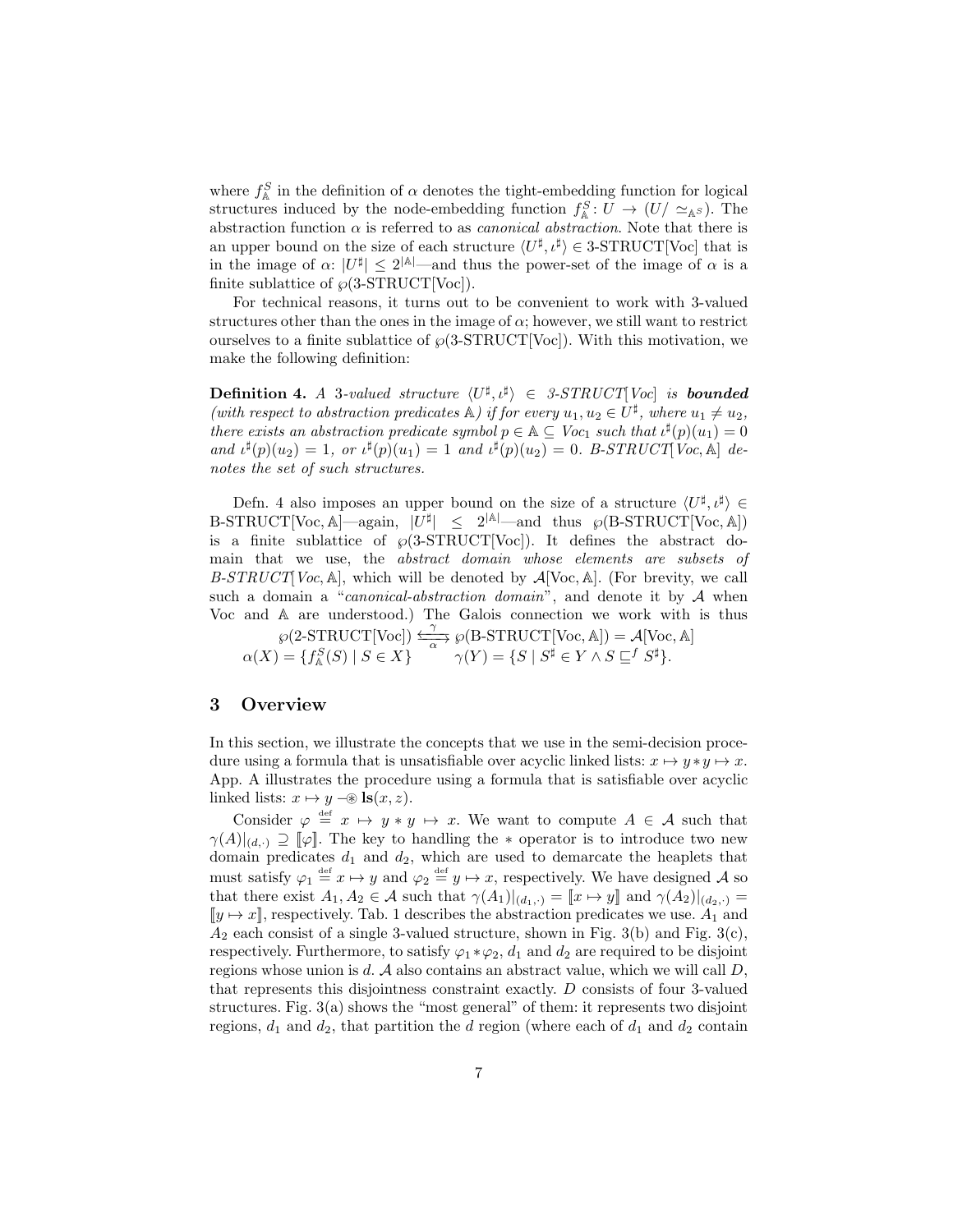

Fig. 3: Structures that arise in the meet operation used to analyze  $x \mapsto y * y \mapsto x$ .

at least one cell). The summary individual labeled  $\neg d, \neg d_1, \neg d_2$  in Fig. 3(a) represents a region that is disjoint from d. (See also Fig. 6.)

Note that here and throughout the paper, for brevity the figures only show predicates that are relevant to the issue under discussion.

Meet for a Canonical-Abstraction Domain. To impose a necessary condition for  $x \mapsto y * y \mapsto x$  to be satisfiable, we take the *meet* of D, A<sub>1</sub>, and  $A_2: [x \mapsto y * y \mapsto x] \subseteq D \sqcap A_1 \sqcap A_2$ . Figs. 3(d), (e), and (f) show some of the structures that arise in  $D \sqcap A_1 \sqcap A_2$ .

The meet operation in  $A$  is defined in terms of the greatest-lower-bound operation induced by the approximation order in the lattice B-STRUCT[Voc,  $\mathbb{A}$ ]. Arnold et al. [1] show that in general this operation is NP-complete; however, they define an algorithm based on graph matching that typically performs well in practice [20, §8.3]. To understand some of the subtleties of meet, consider Fig. 3(d), which shows one of the structures in  $D\Box A_1$  (i.e., Fig. 3(a) $\Box$ Fig. 3(b)).

– From the standpoint of Fig. 3(b), meet caused the summary individual labeled " $\neg d_1$ " to be split into two summary individuals: " $\neg d$ ,  $\neg d_1$ ,  $\neg d_2$ " and " $d, \neg d_1, d_2$ ".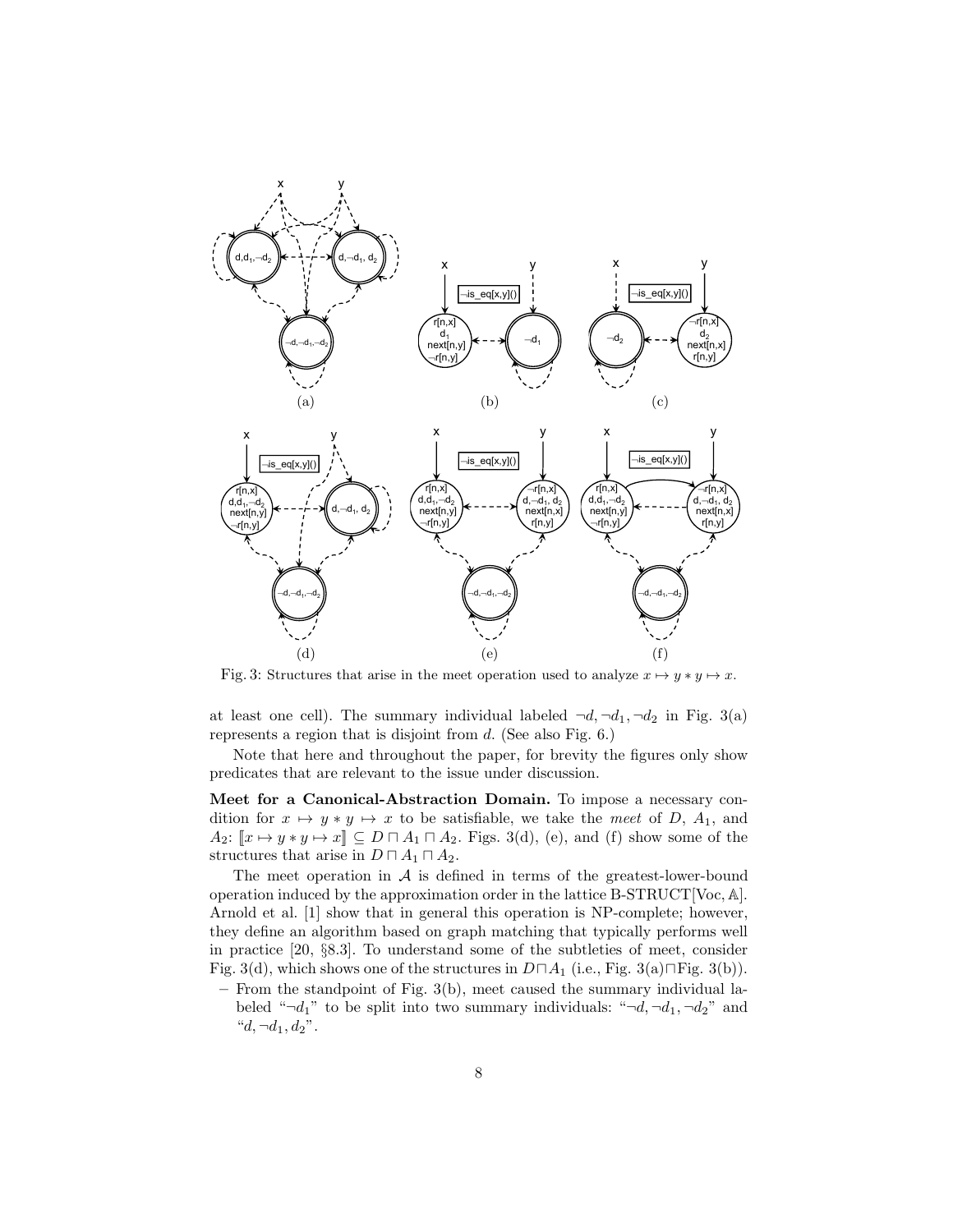– From the standpoint of Fig. 3(a), meet caused the summary individual labeled " $d, d_1, \neg d_2$ " to (i) become a non-summary individual, (ii) acquire the value 1 for x,  $r[n, x]$ , and  $next[n, y]$ , and (iii) acquire the value 0 for y and  $r[n, y]$ .

Fig. 3(e) shows one of the structures in  $(D \sqcap A_1) \sqcap A_2$ , i.e., Fig. 3(d) $\sqcap$  Fig. 3(c), which causes further (formerly indefinite) elements to acquire definite values.

Arnold et al. develop a graph-theoretic notion of the possible correspondences among individuals in the bounded structures that are arguments to meet, and structure the meet algorithm around the set of possible correspondences [1, §4.2].

Improving Precision Using Semantic-Reduction Operators. Fig. 3(e) still contains a great deal of indefinite information because the meet operation does not take into account the integrity constraints on structures. For instance, for the structures that we use to represent states and SL statelets, we use a unary predicate  $next[n, y]$ , which holds for individuals whose *n*-link points to the individual that is pointed to by  $y$ . This predicate has an associated integrity constraint

$$
\forall v_1, v_2.next[n, y](v_1) \land y(v_2) \Rightarrow n(v_1, v_2). \tag{4}
$$

In particular, in Fig. 3(e) the individual pointed to by x has  $next[n, y] = 1$ ; however, the edge to the individual pointed to by  $\eta$  has the value  $1/2$ .

To improve the precision of the (graph-theoretic) meet, the semi-decision procedure makes use of *semantic-reduction operators*. The notion of semantic reduction was introduced by Cousot and Cousot [11]. Semantic-reduction operators are useful when an abstract domain is a lattice that has multiple elements that represent the same set of states. A semantic reduction operator  $\rho$ maps an abstract-domain element A to  $\rho(A)$  such that (i)  $\rho(A) \subseteq A$ , and (ii)  $\gamma(\rho(A)) = \gamma(A)$ . In other words,  $\rho$  maps A to an element that is lower in the lattice—and hence a "better" representation of  $\gamma(A)$  in  $\mathcal{A}$ —while preserving the meaning. In our case, the semantic-reduction operations that we use convert a set of 3-valued structures  $XS$  into a "better" set of 3-valued structures  $XS'$  that describe the same set of 2-valued structures.

A semantic-reduction operator can have two effects:

- 1. In some structure  $S \in \mathcal{X}S$ , some tuple  $p(u)$  with indefinite value  $1/2$  may be changed to have a definite value (0 or 1).
- 2. It may be determined that some structure  $S \in \overline{XS}$  is infeasible: i.e.,  $\gamma(S) = \emptyset$ . In this case, S is removed from *XS*.

The effect of a precision improvement from a type-1 effect can cause a type-2 effect to occur. For instance, let  $u_1$  and  $u_2$  be the individuals pointed to by x and  $y$ , respectively, in Fig. 3(e).

- $-$  Fig. 3(f) is Fig. 3(e) after integrity constraint (4) has triggered a type-1 change that improves the value of  $n(u_1, u_2)$  from 1/2 to 1.
- $A$  type-2 rule can then determine that the structure shown in Fig. 3(f) is infeasible. In particular, the predicate  $r[n, x](v)$  means that individual v is reachable from the individual pointed to by x along  $n$ -links. The semanticreduction rule would find that the values  $x(u_1) = 1$ ,  $n(u_1, u_2) = 1$ , and  $r[n, x](u_2) = 0$  represent an irreconcilable inconsistency in Fig. 3(f): the first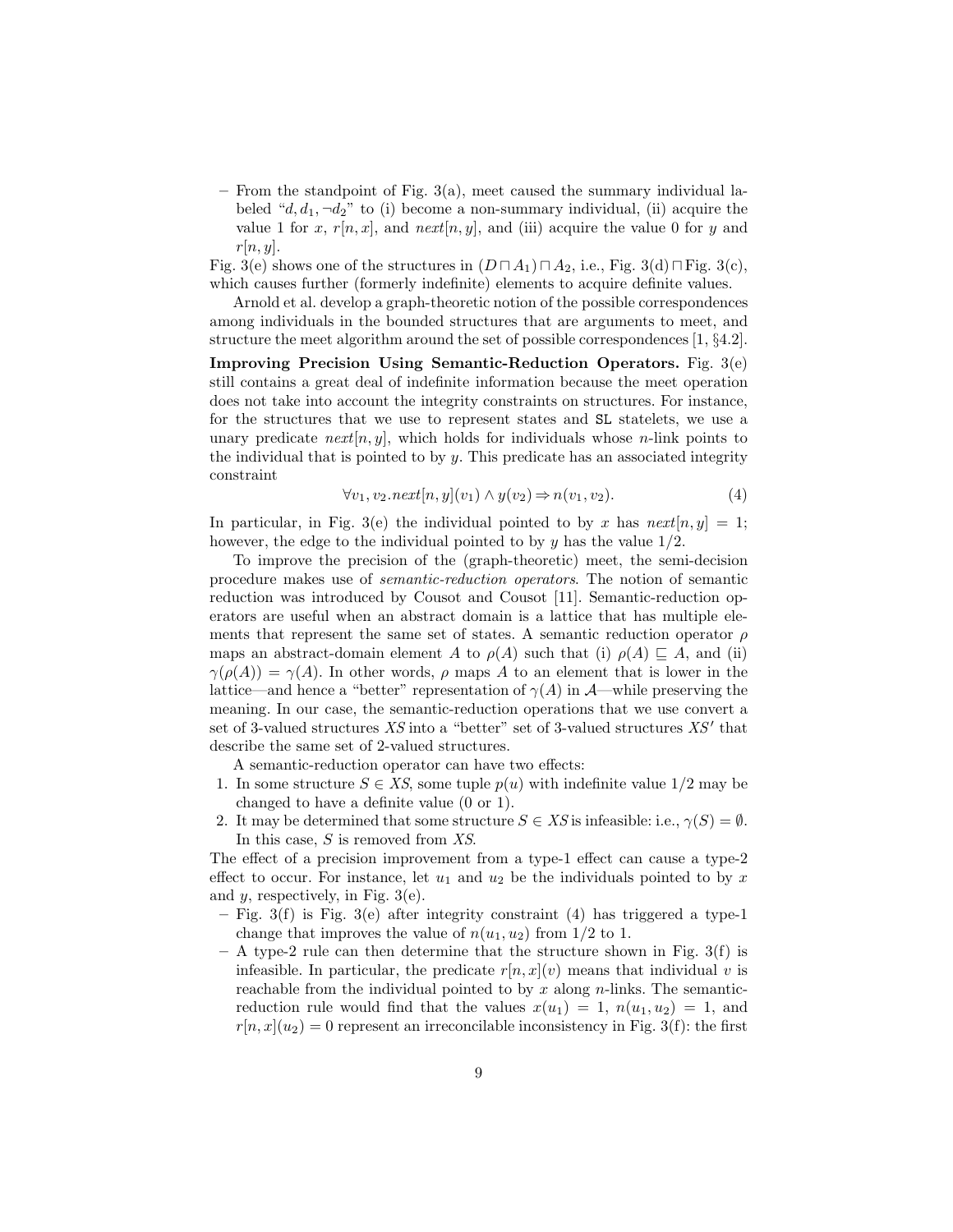$$
\frac{\varphi_1, d \Vdash A_1 \qquad \varphi_2, d \Vdash A_2}{\varphi_1 \wedge \varphi_2, d \Vdash A_1 \sqcap A_2} (\wedge)
$$
\n
$$
\frac{\varphi_1, d \Vdash A_1 \qquad \varphi_2, d \Vdash A_2}{\varphi_1 \wedge \varphi_2, d \Vdash A_1 \sqcap A_2} (\wedge)
$$
\n
$$
\frac{\varphi_1, d \Vdash S_1 \qquad \varphi_2, d \Vdash A_2}{\varphi_1 \vee \varphi_2, d \Vdash A_1 \sqcup A_2} (\vee)
$$
\n
$$
\frac{\varphi_1, d_1 \Vdash A_1 \qquad \varphi_2, d_2 \Vdash A_2}{\varphi_1 \cdot \varphi_2, d \Vdash ([d = d_1 \cdot d_2]^{\sharp} \sqcap A_1 \sqcap A_2) \zeta^d} (\ast)
$$
\n
$$
\frac{\varphi_1, d_1 \Vdash A_1 \qquad \varphi_2, d_2 \Vdash A_2}{\varphi_1 \cdot \varphi_2, d \Vdash ([d_2 = d \cdot d_1]^{\sharp} \sqcap A_1 \sqcap A_2) \zeta^d} (\neg \circledast)
$$

Fig. 4: Rules for computing an abstract value that overapproximates the meaning of a formula in SL.



Fig. 5: The abstract value for  $\mathbf{ls}(x, y) \in atom$  in the canonical-abstraction domain.



Fig. 6: The abstract value for  $[d_i = d_j \cdot d_k]^{\sharp}$  in the canonical-abstraction domain.

two predicate values mean that  $u_2$  is reachable from the individual pointed to by x along n-links, which contradicts  $r[n, x](u_2) = 0$ .

The operation that applies type-1 and type-2 rules until no more changes are possible is called *coerce* (because it coerces XS to a better representation XS'). Sagiv et al. [30, §6.4] and Bogudlov et al. [5, 4] discuss algorithms for *coerce*.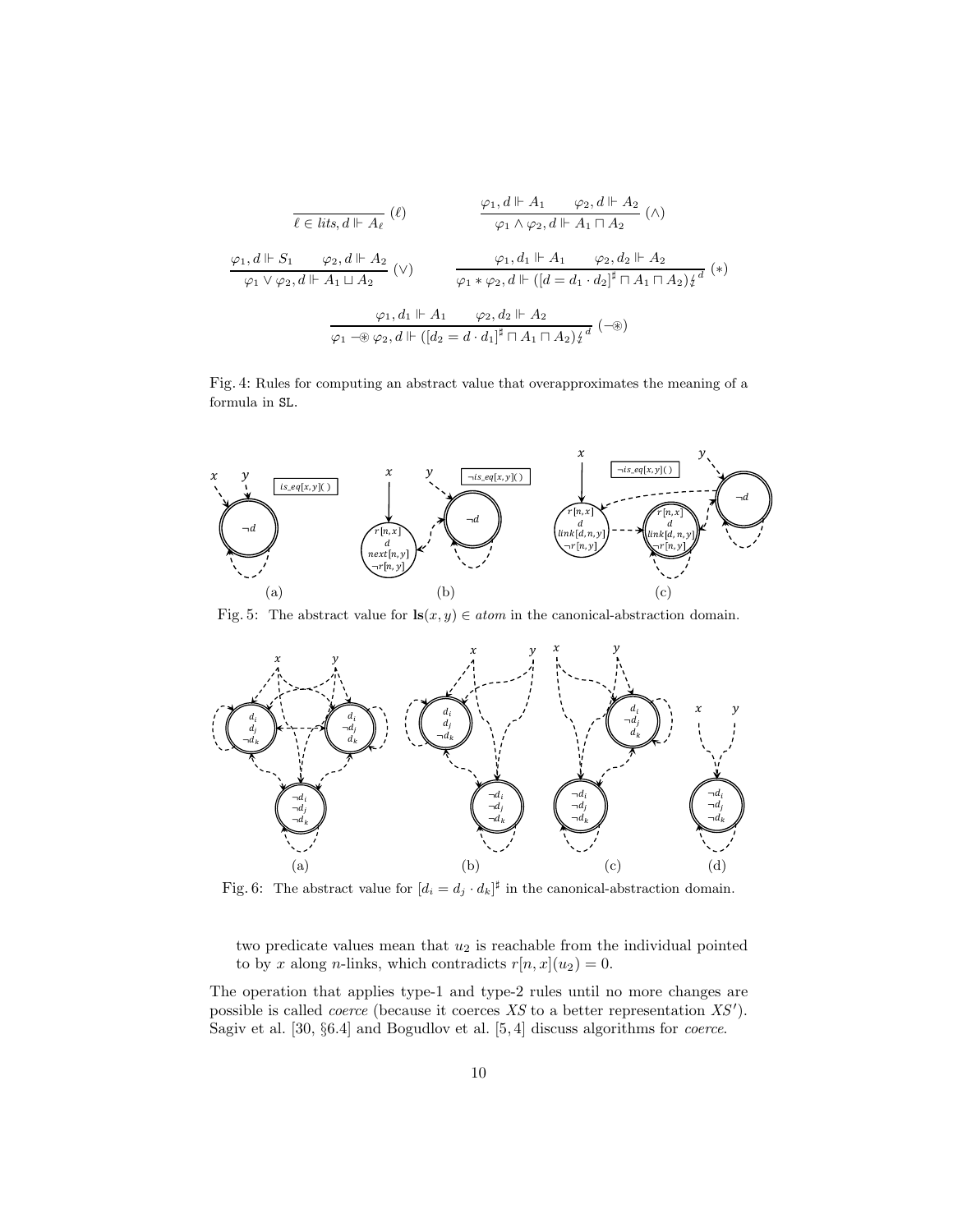| Predicate                        | <b>Intended Meaning</b>                                                      |
|----------------------------------|------------------------------------------------------------------------------|
| $is\_eq[x,y]()$                  | Are x and y equal?                                                           |
| $\left  \right $ next $[n,y](v)$ | The target of the <i>n</i> -edge from $v$ is pointed to by $y$               |
| $t[n](v_1, v_2)$                 | Is $v_2$ reachable via zero or more <i>n</i> -edges from $v_1$ ?             |
| r[n,y](v)                        | $\exists v_1.y(v_1)\wedge t[n](v_1,v)$                                       |
| d(v)                             | Is $v$ in heap domain $d$ ?                                                  |
| link[d, n, y](v)                 | The target of the <i>n</i> -edge from v is either in d or is pointed to by y |

Table 1: Voc consists of the predicates shown above, together with the ones in Fig. 2. All unary predicates are abstraction predicates; that is,  $A = \text{Voc}_1$ .

### 4 Proof System for Separation Logic

This section describes how we compute  $A \in \mathcal{A}[\text{Voc}, \mathbb{A}]$  such that A overapproximates the satisfying models of  $\varphi \in SL$ . The vocabulary Voc and abstraction predicates A are listed in Tab. 1.

The semi-decision procedure works with judgments of the form " $\varphi$ ,  $d \Vdash A$ ", where  $d$  is a domain predicate. The invariant maintained by the semi-decision procedure is that, whenever it establishes a judgment  $\varphi, d \vdash A, A \in \mathcal{A}$  overapproximates  $\varphi$  in the following sense:  $\gamma(A)|_{(d,\cdot)} \supseteq [\varphi]$ . Fig. 4 lists the rules used for calculating  $\varphi, d \Vdash A$  for  $\varphi \in SL$ .

For each literal  $\ell \in \text{lits}$ , there is an abstract value  $A_{\ell} \in \mathcal{A}$  such that  $\gamma(A_{\ell})|_{(d,\cdot)} = {\ell}$ . These  $A_{\ell}$  values are used in the  $(\ell)$ -rule of Fig. 4. Fig. 5 shows the abstract value  $A_{\text{ls}}$  used for  $\text{ls}(x, y)$ .  $A_{\text{ls}}$  consists of three structures:

- Fig. 5(a) represents the empty list from x to y. That is,  $x = y$  and region d is empty.
- Fig. 5(b) represents a singleton list from x to y. That is,  $x \neq y$  and  $x \neq \text{nil}$ , and for all individuals v in d, v is reachable from x and  $link[d, n, y](v)$  is true. (See line 6 of Tab. 1.)
- Fig.  $5(c)$  represents acyclic linked lists of length two or more from x to y.

Fig. 5(b) is the single structure in  $A_{x\mapsto y}$ . The abstract values for atoms  $x = y$ , true, and emp are straightforward. We see that it is possible to represent the positive literals **true**, emp,  $x = y$ ,  $x \mapsto y$ , and **ls** $(x, y)$  precisely in A; that is, we have  $\gamma A_l|_{(d,\cdot)} = [l]$ . Furthermore, because the canonical-abstraction domain  $\mathcal A$  is closed under negation [21, 36], we are able to represent the negative literals  $x \neq y$ , ¬true, ¬emp, ¬ls $(x, y)$ , and ¬ $x \mapsto y$  precisely in A, as well.

The rest of the rules in Fig. 4 can be derived by reinterpreting the concrete logical operators using an appropriate abstract operator. In particular, logicaland is reinterpreted as meet, and logical-or is reinterpreted as join. Consequently, the (∧)-rule and (∨)-rule are straightforward. The (∧)-rule and (∨)-rule are justified by the following observation: if  $\gamma(A_1)|_{(d,\cdot)} \supseteq [\![\varphi_1]\!]$  and  $\gamma(A_2)|_{(d,\cdot)} \supseteq [\![\varphi_2]\!]$ , then  $\gamma(A_1 \sqcap A_2)|_{(d,\cdot)} \supseteq [\![\varphi_1 \wedge \varphi_2]\!]$  and  $\gamma(A_1 \sqcup A_2)|_{(d,\cdot)} \supseteq [\![\varphi_1 \vee \varphi_2]\!]$ .

For a given structure  $A = \langle U, \iota \rangle$  and unary domain predicate  $d_i$ , we use the phrase "*individuals in*  $d_i$ " to mean the set of individuals  $\{u \in U \mid \iota(d_i)(u) = 1\}.$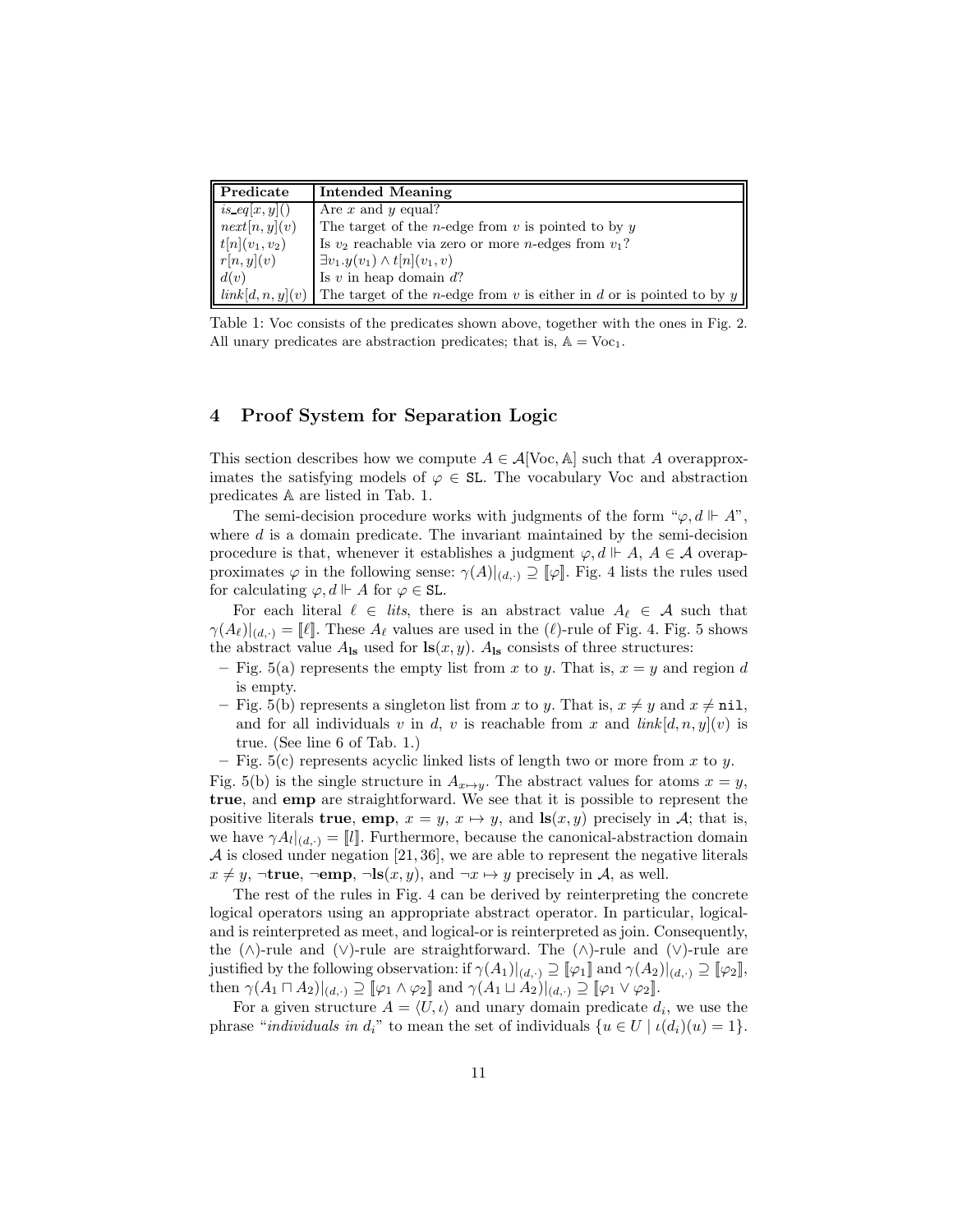The (\*)-rule computes  $A \in \mathcal{A}$  such that  $\gamma(A)|_{(d,\cdot)} \supseteq [\varphi_1 * \varphi_2]$ . The handling of separating conjunction  $\varphi_1 * \varphi_2$  is based on the following insights:

– The domain predicates  $d_1$  and  $d_2$  are used to capture the heaplets  $h_1$  and  $h_2$  that satisfy  $\varphi_1$  and  $\varphi_2$ , respectively. That is,

$$
\gamma(A_1)|_{(d_1,\cdot)} \supseteq [\![\varphi_1]\!] \text{ and } \gamma(A_2)|_{(d_2,\cdot)} \supseteq [\![\varphi_2]\!].\tag{5}
$$

 $-[d = d_1 \cdot d_2]^{\sharp} \in \mathcal{A}$  is used to express the constraint that the individuals in  $d_1$  are disjoint from  $d_2$ , and that the individuals in d are the disjoint union of the individuals in  $d_1$  and  $d_2$ . With only a slight abuse of notation, the meaning of  $[d = d_1 \cdot d_2]^{\sharp}$  can be expressed as follows:

$$
\gamma([d=d_1 \cdot d_2]^{\sharp})|_{(d,\cdot)} \supseteq \{(s, h, h_1, h_2) | h_1 \# h_2 \text{ and } h_1 \cdot h_2 = h\}. \tag{6}
$$

Fig. 6 shows the four structures in the abstract value  $[d_i = d_j \cdot d_k]^{\sharp}$ , where  $d_i, d_j$ , and  $d_k$  are domain predicates.

 $(\cdot)\frac{d}{dx}$  denotes the structure that results from setting the abstraction predicates to  $1/2$  for all individuals not in d, and setting all domain predicates other than  $d$  to  $1/2$ . In effect, this operation blurs the distinction between individuals in  $d_1$  and  $d_2$ , and serves as an abstract method for quantifier elimination.

Using Eqns. (5) and (6) in the definition of  $\varphi_1 * \varphi_2$ , we have

$$
\begin{aligned} [\![\varphi_1 * \varphi_2]\!] &= \{ (s, h) \mid \exists h_1, h_2. \ h_1 \# h_2 \text{ and } h_1 \cdot h_2 = h \text{ and } (s, h_1) \models \varphi_1 \text{ and } (s, h_2) \models \varphi_2 \} \\ \subseteq & \quad ([d = d_1 \cdot d_2]^{\sharp} \quad \sqcap \quad A_1 \quad \sqcap \quad A_2 \} \xi^d \end{aligned}
$$

The handling of septraction in the  $(-\circledast)$ -rule is similar to the handling of separating conjunction in the (\*)-rule, except for the condition that  $h_2 = h \cdot h_1$ . This requirement is easily handled by using  $[d_2 = d \cdot d_1]^{\sharp}$ . App. A illustrates the application of the (−⊛)-rule.

Theorem 1. *The rules in Fig. 4 are sound; that is, if the rules in Fig. 4 say that*  $\varphi, d \Vdash A$ *, then*  $\gamma(A)|_{(d,\cdot)} \supseteq [\varphi]$ *.* □

The proof follows from the fact that each of the abstract operators is sound.

#### 5 Experimental Evaluation

This section presents the results of our experiments to evaluate the costs and benefits of our approach. The experiments were designed to shed light on the following questions:

- 1. How costly is the semi-decision procedure (in terms of time)?
- 2. How often is the semi-decision procedure able to determine that a formula is unsatisfiable?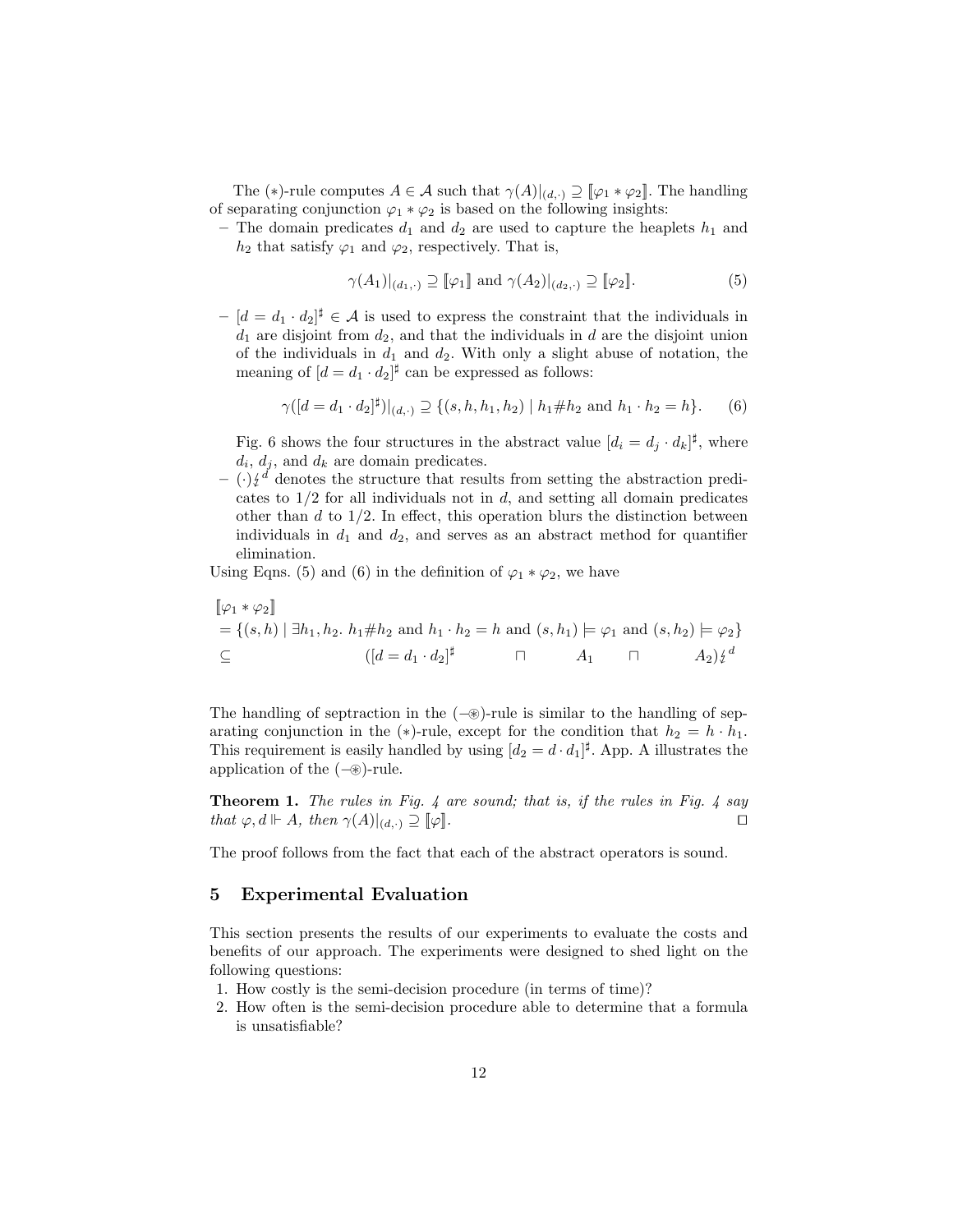| Formula Characteristics                              |            |         |                                 |  |                                                                                                 |    |     |    |     |                        |      |     |        |
|------------------------------------------------------|------------|---------|---------------------------------|--|-------------------------------------------------------------------------------------------------|----|-----|----|-----|------------------------|------|-----|--------|
| <b>Formula</b>                                       | emp<br>$=$ |         | $\mapsto y$<br>$\boldsymbol{x}$ |  | $\mathbf{ls}(x,y)$ $\ \varphi \wedge \varphi\ \varphi \vee \varphi\ \varphi * \varphi\ \varphi$ |    |     |    |     | $-\circledast \varphi$ | Full |     |        |
| Group                                                |            |         |                                 |  |                                                                                                 |    |     |    |     |                        |      |     | Corpus |
| Group                                                |            |         | 8                               |  | 13                                                                                              |    | 19. | 10 | 22  |                        | 12.  | 10  | 23     |
| Group 2                                              | 64         | 22      |                                 |  | 22                                                                                              | 22 | 22  | 22 | 64  | U                      | 64   |     | 64     |
| $\left\ $ Group 3 $\right\ $ 512 $\left 218\right\ $ |            |         |                                 |  | 0.218.218.218.218                                                                               |    |     |    | 512 |                        | 512  | 512 | 512    |
| Total                                                |            | 577 245 | 8                               |  | 8 253 241 259 250                                                                               |    |     |    | 598 |                        | 588  | 522 | 599    |

Table 2: Number of formulas that contain each of the SL operators in the three groups of formulas used in the experiments. The columns labeled "+" and "−" indicate the number of atoms occurring as positive and negative literals, respectively.

3. For unsatisfiable formulas that are beyond the capabilities of other existing tools, is the semi-decision procedure actually able to determine that the formulas are unsatisfiable?

Setup. The semi-decision procedure is written in OCaml; it compiles a formula to a proof DAG, expressed as an equation system. The abstract-value manipulations in the proof rules of Fig. 4 are performed using ITVLA, a modified version of TVLA [23] that was implemented for performing interprocedural shape analysis [20, §8]. ITVLA (i) replaces TVLA's notion of an intraprocedural control-flow graph by the more general notion of *equation system*, in which transfer functions may depend on more than one argument, and (ii) supports a more general language in which to specify equation systems. In particular, the ITVLA language supports explicit use of the meet operator [1] for a canonical-abstraction domain. Experiments were run on a single core of a 2-processor, 4-core-per-processor 2.27 GHz Xeon computer running Red Hat Linux 6.5.

Test Suite. Our test suite consists of three groups of unsatisfiable formulas:

- Group 1, shown in Tab. 3, was chosen to evaluate our procedure on a wide spectrum of formulas.
- Group 2 was created by replacing the Boolean variables  $a$  and  $b$  in the template  $T_1 \stackrel{\text{def}}{=} \neg a \wedge \text{emp} \wedge (a * b)$  with the 8 literals *lits* of SL; that is, **true**, emp,  $x \mapsto y$ , ls $(x, y)$ , and their negations. Five of the 64 instantiations of template  $T_1$  are shown in Tab. 4.
- Group 3 was created by replacing the Boolean variables  $a, b$ , and  $c$  in the template  $T_2 \stackrel{\text{def}}{=} \mathbf{emp} \wedge a \wedge (b * (c - \mathcal{D}) \mathbf{emp} \wedge \neg a))$  with the 8 literals *lits* of SL. Five of the 512 instantiations of template  $T_2$  are shown in Tab. 5.

Templates  $T_1$  and  $T_2$  are based on work by Hou et al. [19] on Boolean separation logic. Templates  $T_1$  and  $T_2$  are listed as formulas 15 and 19, respectively, in [19, Tab. 2]. In total, there were 599 formulas in our test suite. Tab. 2 summarizes the characteristics of the corpus based on the occurrences of the SL operators.

Though not shown in this section, we also evaluated our procedure on a set of satisfiable formulas. The procedure reports a set of abstract models when given a satisfiable formula. The time taken to compute these abstract models is similar to that for proving formulas unsatisfiable.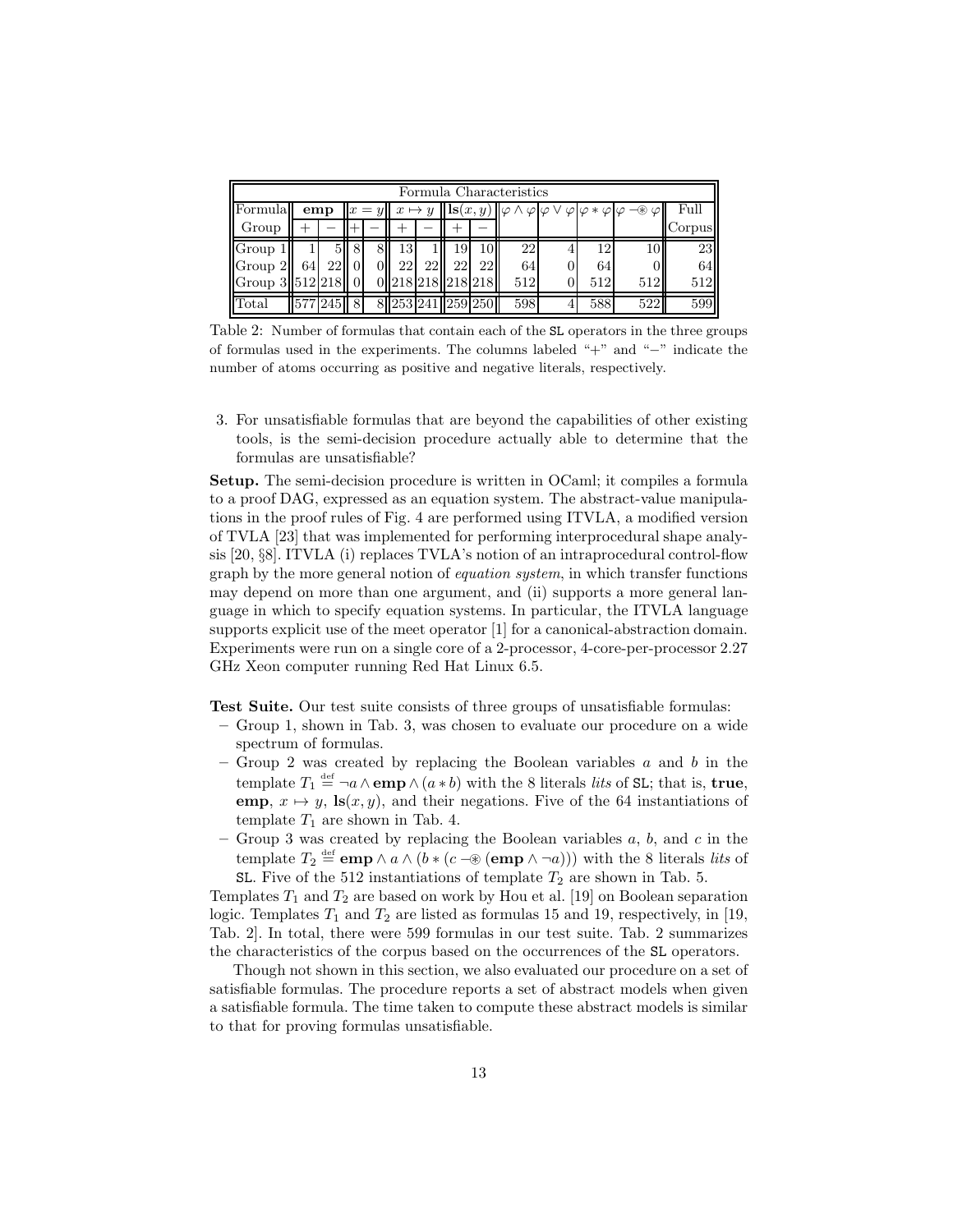|                   | Formula                                                                                                                                                                      | $Unsat$ Time       |      |
|-------------------|------------------------------------------------------------------------------------------------------------------------------------------------------------------------------|--------------------|------|
|                   |                                                                                                                                                                              |                    |      |
| (1)               | $a1 \mapsto a2 \wedge \neg \text{ls}(a1, a2)$                                                                                                                                | √                  | 1.74 |
| $\mathbf{2})$     | $a1 \mapsto a2 * a2 \mapsto a1$                                                                                                                                              | ✓                  | 1.70 |
| $\bf (3)$         | $\neg$ emp $\wedge$ (ls $(a1, a2) *$ ls $(a2, a1)$ )                                                                                                                         | ✓                  | 2.00 |
| $\left( 4\right)$ | $a1 \neq a2 \wedge (\text{ls}(a1, a2) * \text{ls}(a2, a1))$                                                                                                                  | ✓                  | 1.97 |
| 5)                | $(\text{ls}(a1, a2) * \text{ls}(a2, a3)) \wedge \neg \text{ls}(a1, a3)$                                                                                                      | ✓                  | 4.46 |
| $\left( 6\right)$ | $\mathbf{ls}(a1, a2) \wedge \mathbf{emp} \wedge a1 \neq a2$                                                                                                                  | ✓                  | 1.34 |
| (7)               | $(a1 \mapsto a2 * \text{true}) \wedge (a2 \mapsto a3 * \text{true}) \wedge (\text{true} * a3 \mapsto a1)$                                                                    | ✓                  | 4.25 |
| $\left(8\right)$  | $(a1 \mapsto a2 \in \mathbb{R}$ true) $\wedge (a1 \mapsto a2 * \mathbf{true})$                                                                                               | ✓                  | 2.43 |
| $\mathbf{9}$      | $(\text{ls}(a1, a2) * \neg \text{ls}(a2, a3)) \wedge \text{ls}(a1, a3)$                                                                                                      | ✓                  | 22.2 |
|                   | 10) $\vert$ ls $(a1, a2) \wedge$ ls $(a1, a3) \wedge \neg$ emp $\wedge a2 \neq a3$                                                                                           | ✓                  | 1.91 |
|                   | $(11) $ (ls $(a1, a2)$ * true * $a3 \mapsto a4$ ) $\wedge$ (true * (ls $(a2, a1) \wedge a2 \neq a1$ ))                                                                       | ✓                  | 32.9 |
|                   | $(12)(a1 \rightarrow a2 * \text{ls}(e1, e2)) \wedge (a2 \rightarrow a3 * \neg \text{emp}) \wedge (a3 \rightarrow a1 * \neg a5 \rightarrow a6 * \text{true})$                 | $\checkmark$       | 39.8 |
|                   | $(13)(\neg \text{emp} \ast \neg \text{emp}) \wedge (a1 = \text{nil} \vee a1 \mapsto e1 \vee ((a1 \mapsto e1 \wedge e1 = \text{nil}) \ast \text{true})) \wedge$<br>ls(a1, a2) | $\checkmark$       | 2.34 |
|                   | $(14) ((\lg(a1, a2) \land a1 \neq a2) * (\lg(a2, a3) \land a2 \neq a3)) \land ((\lg(a4, a1) \land a4 \neq 0))$<br>$a1) * a1 \mapsto e1 * true$                               | ✓                  | 10.8 |
|                   | $(15) $ (ls $(a1, a2)$ - $\circledast$ ls $(a1, a2)$ ) $\wedge$ ¬emp                                                                                                         | ✓                  | 1.92 |
|                   | 16) $(a3 \mapsto a4 - \textcircled{*} \text{ls}(a1, a4)) \wedge (a3 = a4 \vee \neg \text{ls}(a1, a3))$                                                                       | ✓                  | 2.76 |
|                   | $(17) ((a2 \mapsto a3 \rightarrow \mathbf{ls}(a2, a4)) \rightarrow \mathbf{ls}(a1, a4)) \wedge \neg \mathbf{ls}(a1, a3)$                                                     | ✓                  | 4.60 |
|                   | $(18) ((a2 \mapsto a3 - \circledast \text{ls}(a2, a4)) - \circledast \text{ls}(a3, a1)) \wedge a2 = a4$                                                                      | ✓                  | 4.02 |
|                   | 19) $ (a1 \rightarrow a2 - \text{BIs}(a1, a3)) \wedge (\neg \text{Is}(a2, a3) \vee (\text{true} \wedge (a1 \rightarrow e1 * \text{true})) \vee a1 = a3)$                     | ✓                  | 4.12 |
|                   | <b>20)</b> $((\text{ls}(a1, a2) \land a1 \neq a2) \rightarrow \text{ls}(e1, e2)) \land e1 \neq a1 \land e2 = a2 \land \neg \text{ls}(e1, a1)$                                | ✓                  | 6.03 |
|                   | <b>21)</b> $a_1 \neq a_4 \wedge (\text{ls}(a_1, a_4) - \text{ls}(e_1, e_2)) \wedge a_4 = e_2 \wedge \neg \text{ls}(e_1, a_1)$                                                | ✓                  | 6.92 |
|                   | $(22) ((\text{ls}(a1, a2) \wedge a1 \neq a2) - \circledast \text{ls}(e1, e2)) \wedge e2 \neq a2 \wedge e1 = a1 \wedge \neg \text{ls}(a2, e2)$                                | ?                  | 6.98 |
|                   | $(23) ((a2 \rightarrow a3 \rightarrow 8) \text{ls}(a2, a4)) - \text{ls}(a3, a1)) \wedge (\neg \text{ls}(a4, a1) \vee a2 = a4)$                                               | $\overline{\cdot}$ | 4.71 |

Table 3: Unsatisfiable formulas.

| Formula                                                                                             | Unsat Time |      |
|-----------------------------------------------------------------------------------------------------|------------|------|
| $ (1) \neg(a_1 \mapsto a_2) \wedge \text{emp} \wedge (a_1 \mapsto a_2 \ast a_3 \mapsto a_4)$        |            | 3.65 |
| $(2)$ $a1 \mapsto a2 \wedge$ emp $\wedge (\neg (a1 \mapsto a2) * a3 \mapsto a4)$                    |            | 5.01 |
| $\vert (3) \vert \neg (a1 \mapsto a2) \wedge \text{emp} \wedge (a1 \mapsto a2 * \text{ls}(a3, a4))$ |            | 6.17 |
| $(4)$ $\vert$ ls $(a1, a2) \wedge$ emp $\wedge (\neg$ ls $(a1, a2) *$ ls $(a3, a4))$                |            | 76.2 |
| $(5)$ $\vert$ Is $(a1, a2) \wedge$ emp $\wedge (\neg$ Is $(a1, a2) * \neg$ Is $(a3, a4))$           |            | 386  |

Table 4: Example instantiations of  $T_1 \stackrel{\text{def}}{=} \neg a \wedge \text{emp} \wedge (a * b)$ , where  $a, b \in \text{lists}$ .

We now answer Questions 1–3 posed at the beginning of this section using the three groups of formulas.

Group 1 Results. The running time of our procedure on the formulas listed in Tab. 3 was often on the order of five seconds. The procedure was able to prove unsatisfiability for all formulas, except (22) and (23). We believe that formulas  $(9)$ – $(23)$  are beyond the scope of existing tools. Formulas  $(9)$ – $(14)$  demonstrate that we can handle formulas that describe overlapping data structures, including conjunctions of separating conjunctions. Formulas  $(15)$ – $(21)$  demonstrate that we can handle formulas that contain occurrences of both ls and septraction.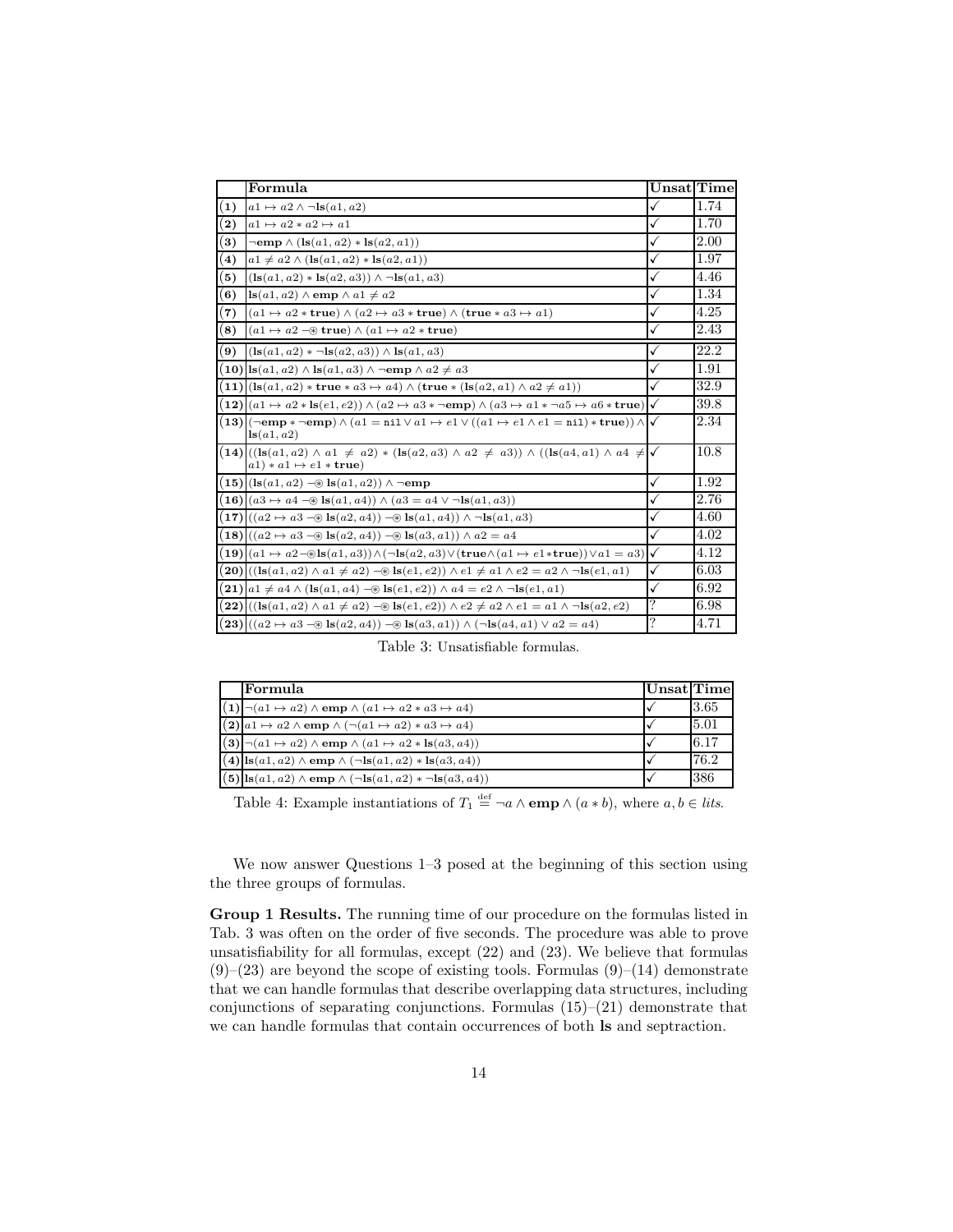| Formula                                                                                                                                                                                                      | Unsat Time |      |
|--------------------------------------------------------------------------------------------------------------------------------------------------------------------------------------------------------------|------------|------|
| $\overline{(1)$ emp $\land$ ls $(a1, a2) \land$ (ls $(a3, a4) *$ (ls $(a5, a6) \rightarrow$ (emp $\land \neg$ ls $(a1, a2))$ ))                                                                              |            | 9.03 |
| $\boxed{\mathbf{(2) [emp \wedge \neg emp \wedge (ls(a3, a4) * (\neg (a5 \mapsto a6) - \circledast (emp \wedge emp)))}}$                                                                                      |            | 3.25 |
| $(3)$ emp $\wedge$ a1 $\mapsto$ a2 $\wedge$ $(a3 \mapsto a4 * (a5 \mapsto a6 - \circledast (emp \wedge \neg (a1 \mapsto a2))))$                                                                              |            | 3.57 |
| $\overline{(\mathbf{4})\text{\tt\small[emp}} \land \overline{\text{\tt ls}(a1,a2)} \land (\neg \text{\tt ls}(a3,a4) * (\text{\tt ls}(a5,a6) -\circledast (\text{\tt emp} \land \neg \text{\tt ls}(a1,a2))))$ |            | 25.3 |
| $(5)$ emp $\wedge$ ls $(a1, a2) \wedge (\neg$ ls $(a3, a4) * (\neg$ ls $(a5, a6) \neg \circledast$ (emp $\wedge \neg$ ls $(a1, a2))))$                                                                       |            | 25.5 |

Table 5: Example instantiations of  $T_2 \stackrel{\text{def}}{=} \text{emp} \wedge a \wedge (b * (c - \circledast (\text{emp} \wedge \neg a)))$ , where  $a, b, c \in$  lits.

**Group 2 Results.** The 64 formulas instantiated from the template  $T_1 \stackrel{\text{def}}{=} \neg a \wedge$ emp  $\wedge$  (a \* b) took between 0.82 and 386 seconds to check, with a mean of 12.4 and a median of 1.98 seconds. Our procedure was able to prove unsatisfiability for all 64 formulas. All instantiations of  $T_1$  that contain an occurrence of the **ls** predicate are beyond the capabilities of existing tools.

The formulas that took the greatest amount of time and the second-greatest amount of time are (5) and (4), respectively, in Tab. 4. In both cases, a large amount of time was required because of the presence of  $\neg$ **ls**, which is represented by 24 structures—a much larger number than is needed for the other literals.

Group 3 Results. The 512 formulas instantiated from the template  $T_2 \stackrel{\text{def}}{=}$ emp  $\wedge a \wedge (b * (c - \circledast (emp \wedge \neg a)))$ , took between 0.79 and 25.5 seconds to check using our procedure, with a mean of 2.98, and a median of 2.33 seconds. Our procedure was able to prove unsatisfiability for all 512 formulas. All instantiations of  $T_2$  that contain an occurrence of the  $\bf{ls}$  predicate are beyond the capabilities of existing tools.

#### 6 Related Work

The literature related to reasoning about separation logic is vast, and we mention only a small portion of it in this section. Decidability results related to first-order separation logic are discussed in [8, 6]. A fragment of separation logic for which it is decidable to check validity of entailments was introduced in [2]. The fragment includes points-to and linked-list predicates; but no septraction, or negations of points-to or linked-list predicates. Most approaches use a syntactic proof-theoretic procedure for this fragment [2, 27]. One exception is the approach by Cook et al. [9], which uses a more semantic approach that represents separation-logic formulas as graphs in a particular normal form and then proves that one formula entails another by computing a homomorphism between the corresponding graphs. More recent approaches deal with fragments of separation logic that are incomparable to ours [26, 22, 19]; in particular, none of these approaches handle linked lists.

The explicit use of abstract values drawn from an abstract domain as a way to represent knowledge in implementations of decision procedures is a technique that has been receiving increased attention of late [14, 33, 32, 15, 16]. As far as we know, our work is the first to apply this idea to a fragment of separation logic.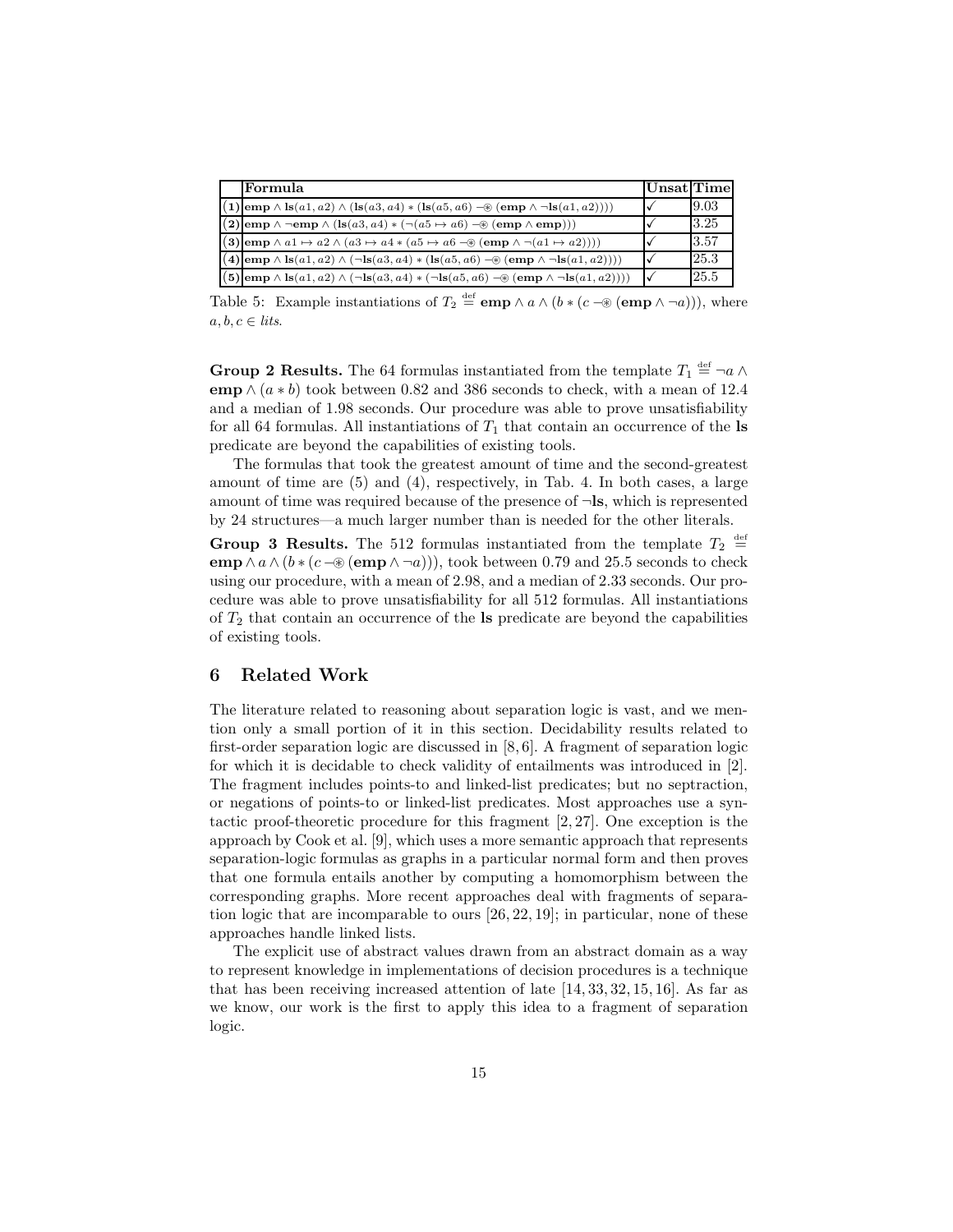Many researchers pigeonhole TVLA [23] as a system exclusively tailored for "shape analysis". In fact, it is actually a metasystem for (i) defining a family of logical structures 2-STRUCT[Voc], and (ii) defining canonical-abstraction domains whose elements represent sets of 2-STRUCT[Voc]. The ITVLA [20, §8] variant of TVLA is a different packaging of the classes that make up the TVLA implementation, and demonstrates better that canonical abstraction is a general-purpose method for abstracting the structures that are a logic's domain of discourse.

To simplify matters, the separation-logic fragment addressed in this paper does not allow one to make assertions about numeric-valued variables and numeric-valued fields. Our approach could be extended to support such capabilities using methods developed in work on abstract interpretation that combines canonical abstraction with numeric abstractions [18, 25].

#### 7 Conclusion and Future Work

This paper showed how to create a semi-decision procedure for a fragment of separation logic. The fragment of separation logic that we use has empty-heap assertions (emp), equalities  $(x = y)$ , points-to assertions  $(x \mapsto y)$ , acyclic-listsegment assertions  $(\mathbf{ls}(x, y))$ , and their negations as literals; it provides the connectives ∗, −⊛, ∧, and ∨. We believe that this is an interesting fragment, in that it contains formulas for which existing approaches do not apply.

For each SL formula  $\varphi$ , the procedure performs a bottom-up evaluation of the formula, using a particular shape-analysis interpretation; if the answer is the empty set of 3-valued structures, then  $\varphi$  is unsatisfiable. Thus, the work reported in the paper supports the thesis that abstract-interpretation concepts can help in the design and implementation of decision procedures.

Moreover, if  $\varphi$  is satisfiable, then the procedure reports a set of abstract models—i.e., a value in the canonical-abstraction domain that overapproximates  $\lbrack \! \lbrack \varphi \rbrack \! \rbrack$ . As we have shown in other work (using a variety of other techniques, and for a variety of other logics), a decision-procedure-like method that is prepared to return such "residual" answers provides a way to generate sound abstract transformers automatically [28, 35, 33, 31]. In particular, when  $\varphi$  specifies the transition relation between the pre-state and post-state of a concrete transformer  $\tau$ , a residuating decision procedure provides a way to create a sound abstract transformer  $\tau^{\sharp}$  for  $\tau$ , directly from a specification in logic of  $\tau$ 's concrete semantics. Consequently, the work reported in the paper also supports the thesis that abstract-interpretation-based decision procedures provide much promise for automating the construction of program-analysis tools. Using our semi-decision procedure, we now have a way to create abstract transformers based on canonical-abstraction domains directly from a specification of the semantics of a language's concrete transformers, written in SL.

Although TVLA and separation logic have both been applied to the problem of analyzing programs that manipulate linked data structures, there has been only rather limited crossover of ideas between the two approaches. Our semi-decision procedure is built on the connection between TVLA states and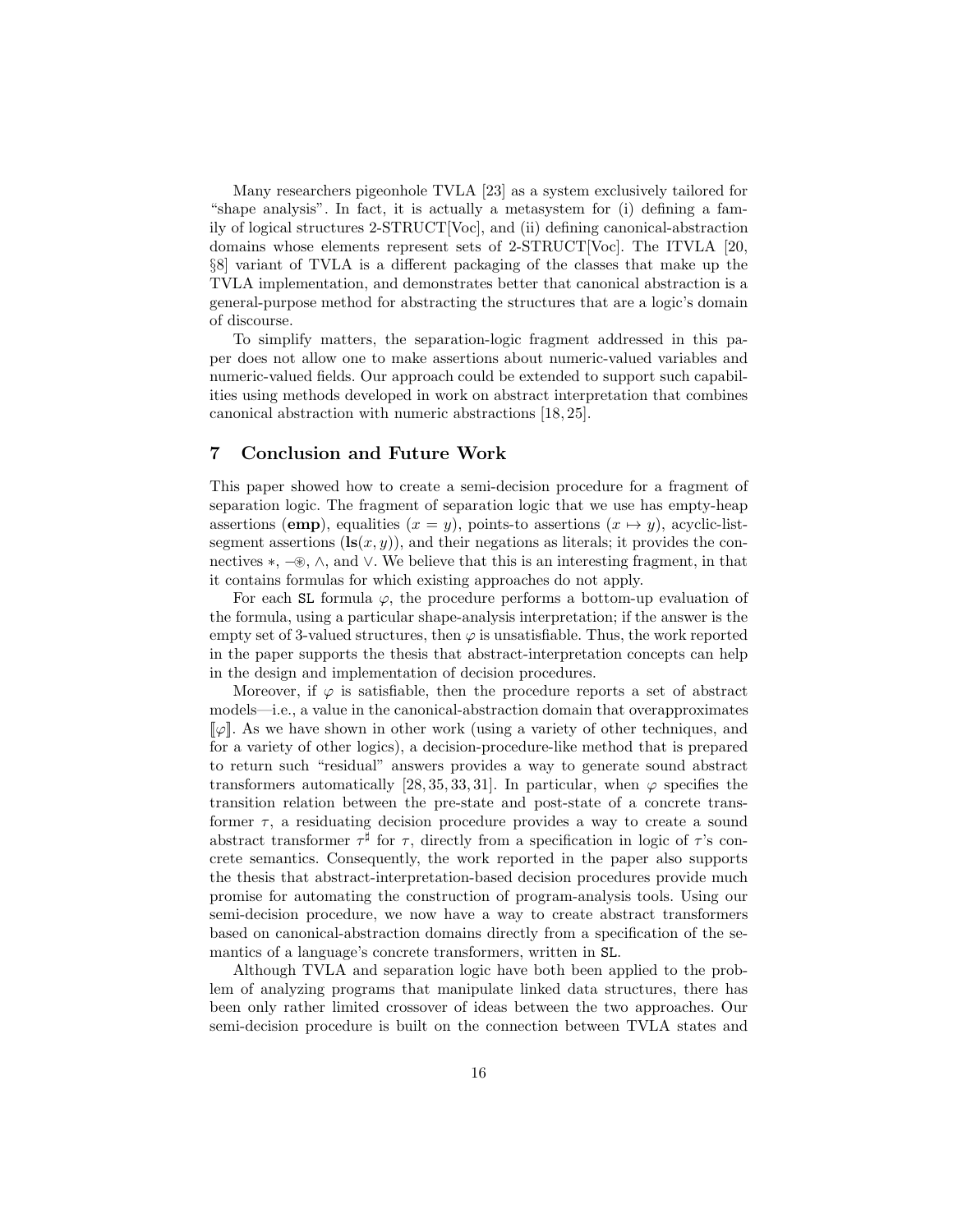$SL$  statelets described in  $\S 2.3$ , which represents the first formal connection between the two approaches. For this reason, the semi-decision procedure should be of interest to both communities: (i) for the TVLA community, the procedure illustrates a different and intriguing use for canonical-abstraction domains; (ii) for the separation-logic community, the procedure shows how using TVLA and canonical-abstraction domains leads to a model-theoretic approach to the decision problem for SL that is capable of handling formulas that are beyond the capabilities of existing tools.

We believe that the approach presented in this paper has the potential to be extended to deal with richer fragments of separation logic—in particular, fragments that contain both separating implication and acyclic linked-list predicates.

#### References

- 1. G. Arnold, R. Manevich, M. Sagiv, and R. Shaham. Combining shape analyses by intersecting abstractions. In VMCAI, 2006.
- 2. J. Berdine, C. Calcagno, and P. O'Hearn. A decidable fragment of separation logic. In FSTTCS. 2004.
- 3. J. Berdine, C. Calcagno, and P. O'Hearn. Smallfoot: modular automatic assertion checking with separation logic. In FMCO, 2005.
- 4. I. Bogudlov, T. Lev-Ami, T. Reps, and M. Sagiv. Revamping TVLA: Making parametric shape analysis competitive. Tech. Rep. TR-2007-01-01, Tel-Aviv Univ., Tel-Aviv, Israel, 2007.
- 5. I. Bogudlov, T. Lev-Ami, T. Reps, and M. Sagiv. Revamping TVLA: Making parametric shape analysis competitive (tool paper). In CAV, 2007.
- 6. R. Brochenin, S. Demri, and E. Lozes. On the almighty wand. Information and Computation, 211:106–137, 2012.
- 7. C. Calcagno, V. Vafeiadis, and M. Parkinson. Modular safety checking for finegrained concurrency. In Static Analysis Symp., 2007.
- 8. C. Calcagno, H. Yang, and P. O'Hearn. Computability and complexity results for a spatial assertion language for data structures. In FSTTCS. 2001.
- 9. B. Cook, C. Haase, J. Ouaknine, M. Parkinson, and J. Worrell. Tractable reasoning in a fragment of separation logic. In CONCUR, 2011.
- 10. P. Cousot and R. Cousot. Abstract interpretation: A unified lattice model for static analysis of programs by construction or approximation of fixpoints. In POPL, 1977.
- 11. P. Cousot and R. Cousot. Systematic design of program analysis frameworks. In POPL, 1979.
- 12. D. Distefano, P. O'Hearn, and H. Yang. A local shape analysis based on separation logic. In TACAS, 2006.
- 13. D. Distefano and M. Parkinson. jStar: towards practical verification for Java. In OOPSLA, 2008.
- 14. V. D'Silva, L. Haller, and D. Kroening. Satisfiability solvers are static analyzers. In SAS, 2012.
- 15. V. D'Silva, L. Haller, and D. Kroening. Abstract conflict driven learning. In Symp. on Princ. of Prog. Lang., 2013.
- 16. V. D'Silva, L. Haller, and D. Kroening. Abstract satisfaction. In Symp. on Princ. of Prog. Lang., 2014.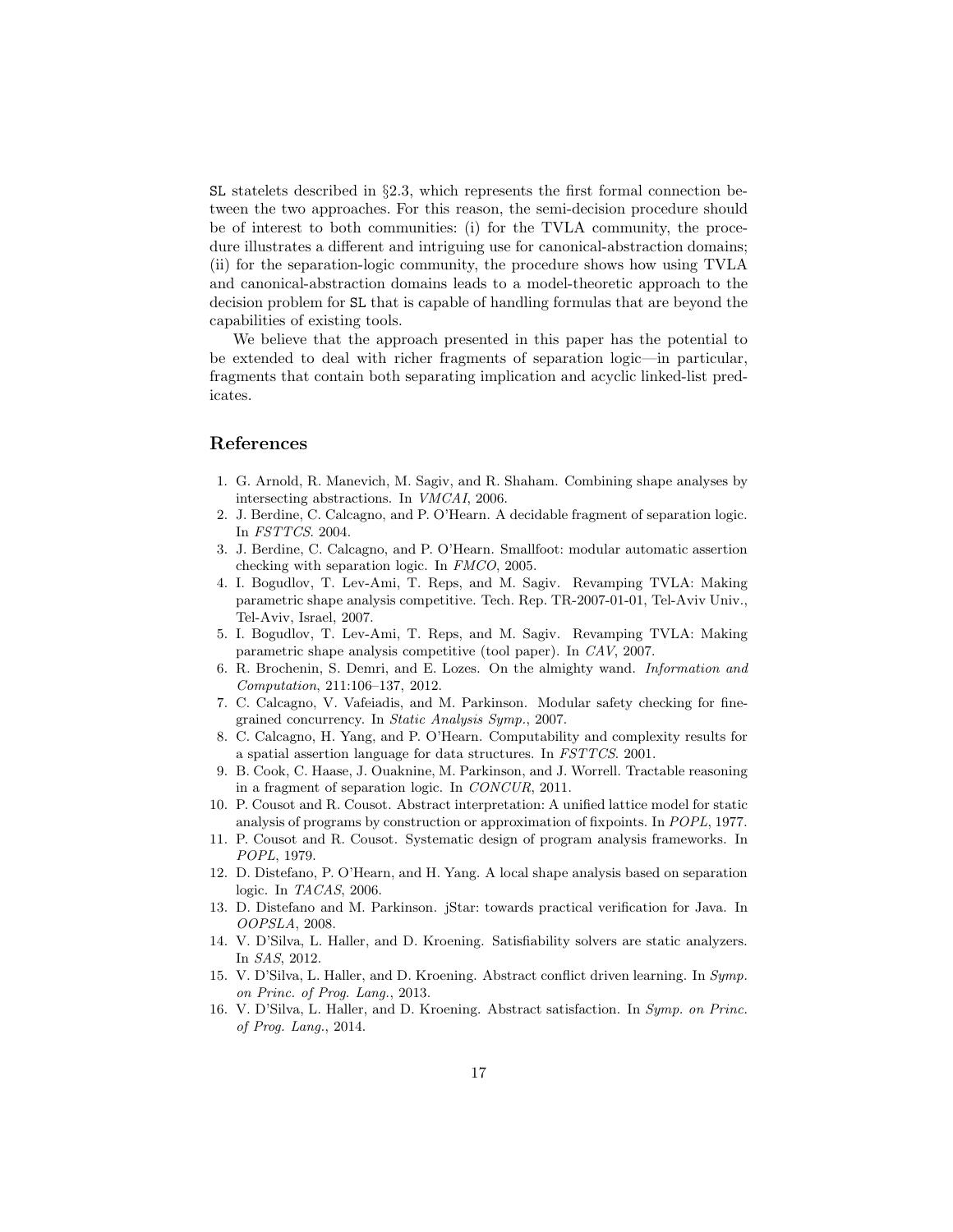- 17. K. Dudka, P. Muller, P. Peringer, and T. Vojnar. Predator: A tool for verification of low-level list manipulations. In TACAS, 2013.
- 18. D. Gopan, F. DiMaio, N. Dor, T. Reps, and M. Sagiv. Numeric domains with summarized dimensions. In TACAS, pages 512–529, 2004.
- 19. Z. Hou, R. Clouston, R. Gore, and A. Tiu. Proof search for propositional abstract separation logics via labelled sequents:. In Symp. on Princ. of Prog. Lang., 2014.
- 20. B. Jeannet, A. Loginov, T. Reps, and M. Sagiv. A relational approach to interprocedural shape analysis. TOPLAS, 32(2), 2010.
- 21. V. Kuncak and M. Rinard. On the boolean algebra of shape analysis constraints. Technical Report MIT-LCS-TR-916, M.I.T. CSAIL, Aug. 2003.
- 22. W. Lee and S. Park. A proof system for separation logic with magic wand. In Symp. on Princ. of Prog. Lang., 2014.
- 23. T. Lev-Ami and M. Sagiv. TVLA: A system for implementing static analyses. In SAS, pages 280–301, 2000.
- 24. S. Magill, J. Berdine, E. Clarke, and B. Cook. Arithmetic strengthening for shape analysis. In Static Analysis Symp., 2007.
- 25. B. McCloskey, T. Reps, and M. Sagiv. Statically inferring complex heap, array, and numeric invariants. In SAS, 2010.
- 26. J. Park, J. Seo, and S. Park. A theorem prover for Boolean BI. In Symp. on Princ. of Prog. Lang., 2013.
- 27. J. A. N. Pérez and A. Rybalchenko. Separation logic  $+$  superposition calculus  $=$ heap theorem prover. In Prog. Lang. Design and Impl., 2011.
- 28. T. Reps, M. Sagiv, and G. Yorsh. Symbolic implementation of the best transformer. In VMCAI, 2004.
- 29. J. Reynolds. Separation logic: A logic for shared mutable data structures. In Proc. Symp. on Logic in Comp. Sci., 2002.
- 30. M. Sagiv, T. Reps, and R. Wilhelm. Parametric shape analysis via 3-valued logic. TOPLAS, 24(3):217–298, 2002.
- 31. A. Thakur, M. Elder, and T. Reps. Bilateral algorithms for symbolic abstraction. In SAS, 2012.
- 32. A. Thakur and T. Reps. A generalization of Stålmarck's method. In SAS, 2012.
- 33. A. Thakur and T. Reps. A method for symbolic computation of precise abstract operations. In CAV, 2012.
- 34. V. Vafeiadis and M. Parkinson. A marriage of rely/guarantee and separation logic. In CONCUR, 2007.
- 35. G. Yorsh, T. Reps, and M. Sagiv. Symbolically computing most-precise abstract operations for shape analysis. In TACAS, 2004.
- 36. G. Yorsh, T. Reps, M. Sagiv, and R. Wilhelm. Logical characterizations of heap abstractions. ACM Trans. Comput. Log., 8(1), 2007.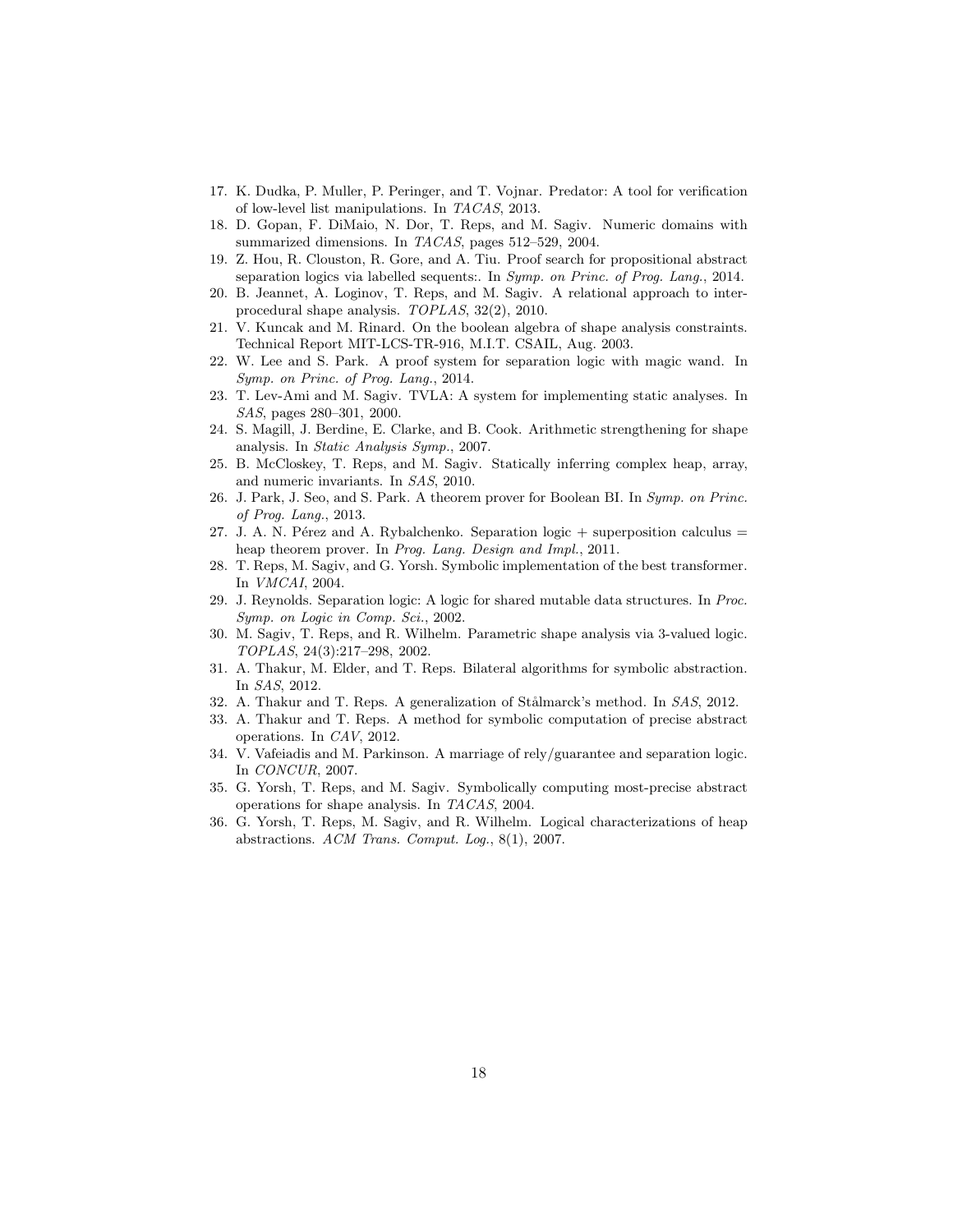

Fig. 7: Some of the structures that arise in the meet operation used to evaluate  $x \mapsto y \in \mathbf{ls}(x, z).$ 

## A A Satisfiable Formula

Consider the formula  $\varphi \stackrel{\text{def}}{=} x \mapsto y \in \mathbf{ls}(x, z)$ . We want to compute  $A \in \mathcal{A}$  such that  $\gamma(A)|_{(d,\cdot)} \supseteq [\![\varphi]\!]$ . Similar to what was done in §3 for the  $*$  operator, we introduce two new domain predicates  $d_1$  and  $d_2$ , which are used to demarcate the heaplets that must satisfy  $\varphi_1 \stackrel{\text{def}}{=} x \mapsto y$  and  $\varphi_2 \stackrel{\text{def}}{=} \text{Is}(x, z)$ . By design, there exist  $A_1, A_2 \in \mathcal{A}$  such that  $\gamma(A_1)|_{(d_1,\cdot)} = \llbracket x \mapsto y \rrbracket$  and  $\gamma(A_2)|_{(d_2,\cdot)} = \llbracket \mathbf{ls}(x, z) \rrbracket$ , respectively.  $A_1$  consists of the single 3-valued structure shown in Fig. 7(b). Fig. 7(c) shows one of the structures in  $A_2$ ; it represents an acyclic linked list from x to z whose length is greater than 1. Furthermore, to satisfy  $\varphi_1$  –®  $\varphi_2$ , d and  $d_1$  are required to be disjoint regions whose union is  $d_2$ . A also contains an